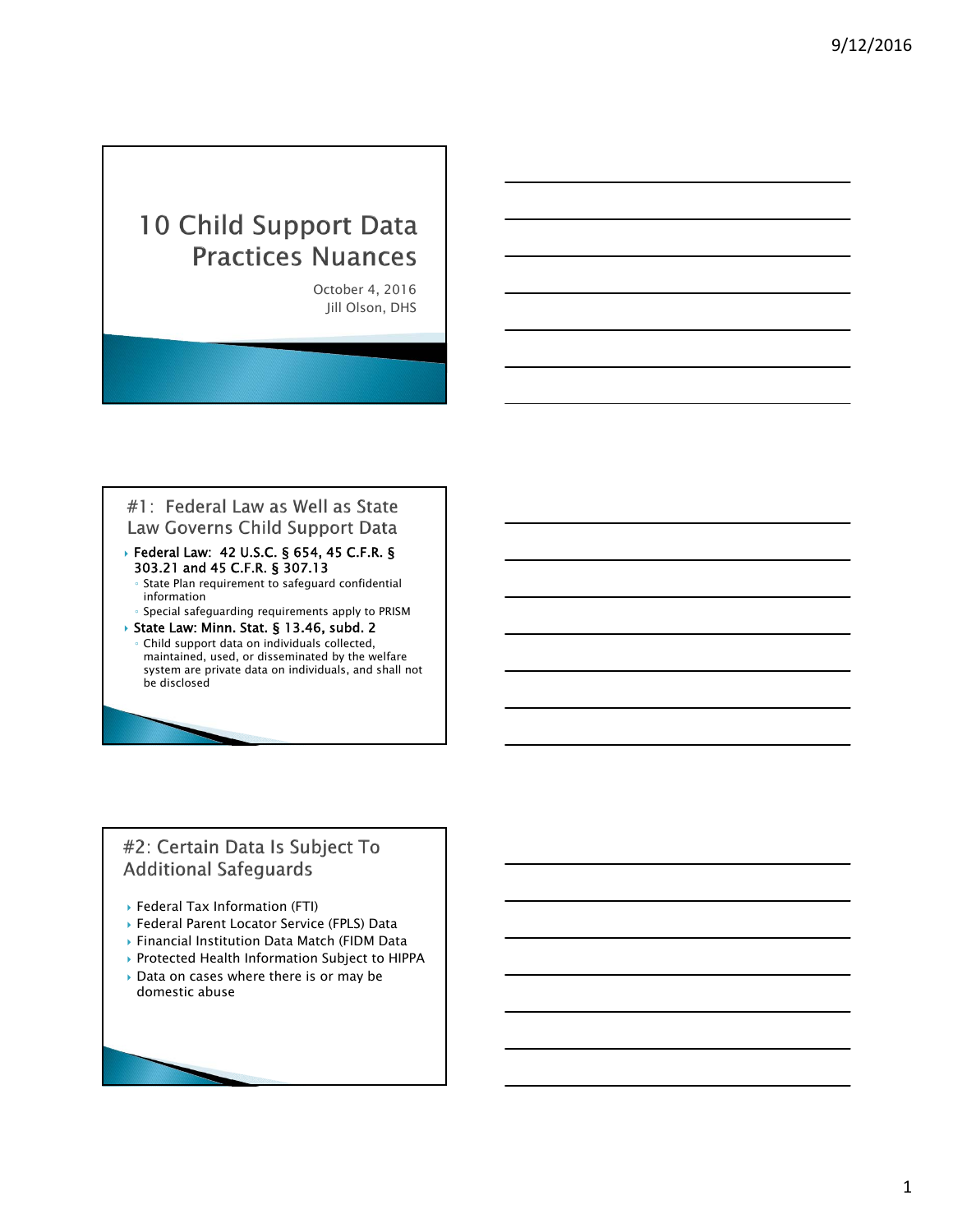### **FTI**

#### ▶ What is FTI?

- Only includes information received directly from the IRS or SSA (not tax returns and SSNs supplied by the parties themselves)
- Cannot be disclosed outside the administration of the IV-D program – cannot disclose to MFIP, Medical Assistance/MNCare, SNAP, Child Protection, Foster Care, Adoption or Child Care
- Extra safeguards do not apply if public authority is able to "independently verify"

### When/What FTI Can be Disclosed?

- FTI to the CP: You can tell the CP the amount and date of a federal tax refund offset, including the source of the payment and that the payment<br>can be held for up to six months. The CP may not be told the reason for the hold or any other<br>FTI relating to the NCP.
- FTI to the NCP: Any FTI maintained about him/her in the child support agency's files can be provided to the NCP.
- FTI to the Court: FTI may not be disclosed in state court proceedings. Federal tax offset payment amounts may be disclosed in court proceedings **provided that all payment sources** are not disclosed orally or in writing.

### **FPLS Data**

#### ▶ What is FPLS?

- FPLS includes National Directory of New Hire (NDNH), Debtor File, and Federal Case Registry (FCR)
- Authorized requests are those made solely to locate a parent for the purpose of establishing paternity, securing child support, or where applicable to locate a parent in a kidnapping case, establish or enforce a child custody or visitation order
- NDHN and FCR information cannot be disclosed to Medical Assistance/MNSure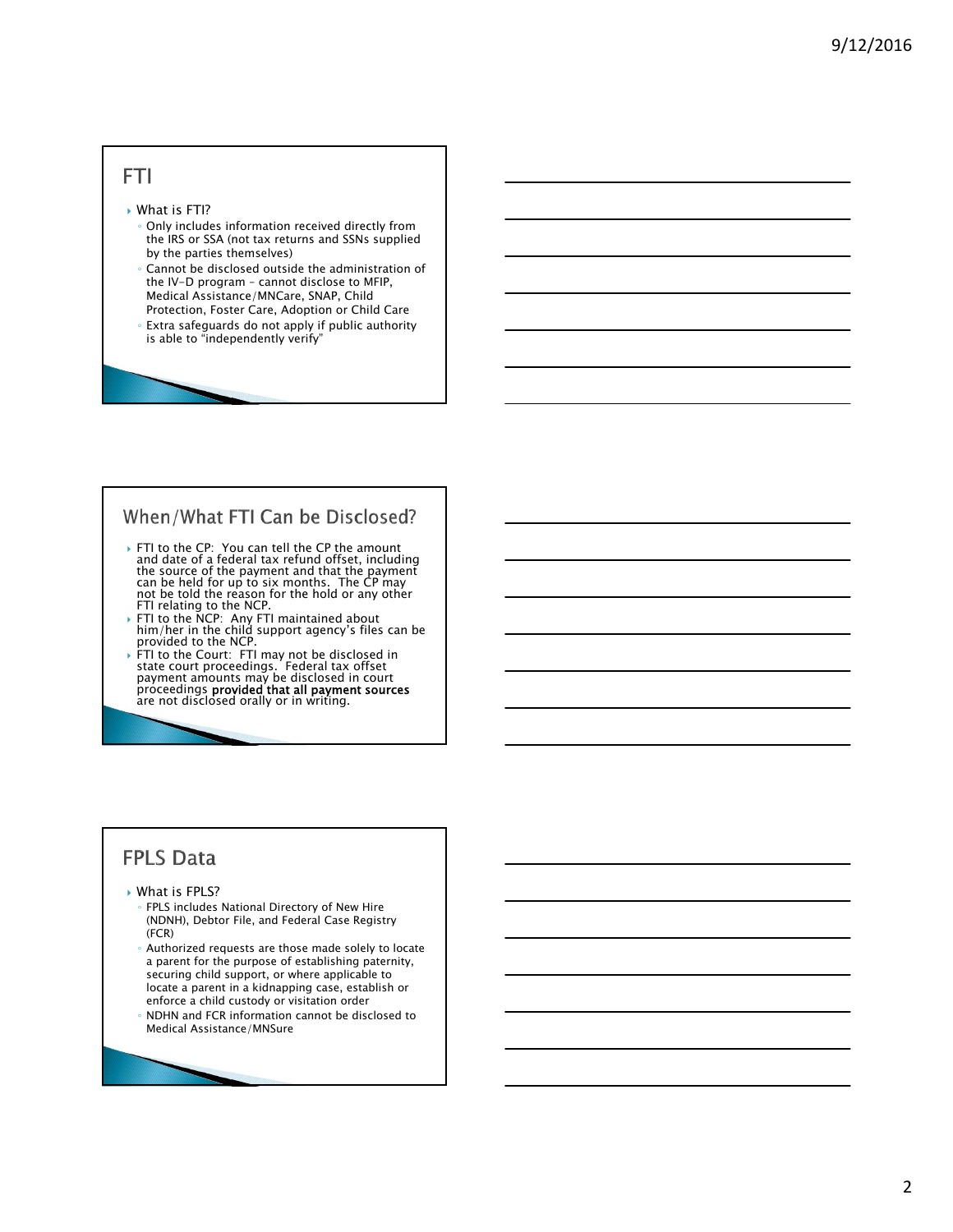### **FIDM Data**

#### What is FIDM?

- Data received from data matching with financial institutions and/or any private information received from financial institutions
- Cannot be disclosed outside the administration of the IV-D program – cannot share with MFIP, Medical Assistance/MNCare, SNAP, Child Protection, Foster Care, Adoption or Child Care

### **HIPPA**

#### What is HIPPA?

- Health Insurance Portability and Accountability Act. The primary goal of HIPPA is to make it easier for people to keep health insurance, protect the confidentiality and security of healthcare information and help the healthcare industry control administrative costs.
- Does HIPPA apply to child support data?
	- Medical records provided by the CP/NCP No
	- Genetic test information No
	- Birth Record Information on MRNC No
	- Information received from the MA Program ie. information on pregnancy and birthing expenses Maybe

### **Domestic Violence**

- $\triangleright$  Federal Law: Special additional restrictions on data to<br>prevent disclosure about the whereabouts of an individual<br>protected by a temporary restraining order or whenever<br>the IV-D agency had a reason to believe that
- ▶ State Law: The public authority cannot release private data<br>on the location of a party when the public authority has<br>knowledge that a protective order with respect to the other party has been entered or the public authority has reason<br>to believe the release of the information may result in physical or emotional harm to the other party

\*Address information can be released to process servers but make sure the affidavit of service being filed with the court is redacted.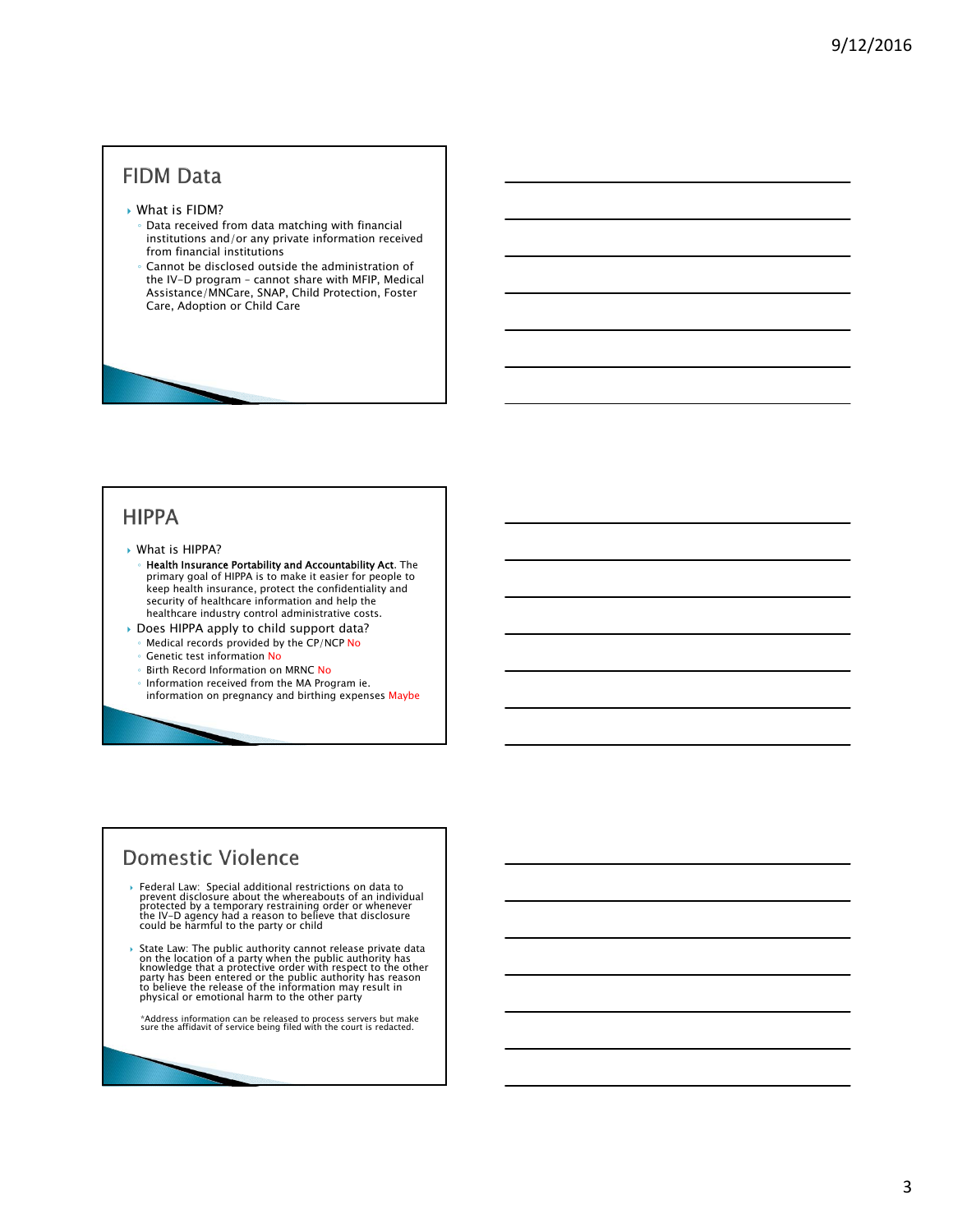#### Child Support Data as Welfare Data **Under State Law**

- Welfare data is a broad data subset that includes data from a number of agencies, programs and boards.
- The Department of Human Services, local social services agencies, county welfare agencies, private licensing agencies, the public authority responsible for child support enforcement, human services boards, community mental health center boards, state hospitals, state nursing homes, the ombudsman for mental health and developmental disabilities, and persons, agencies, institutions, organizations, and other entities under contract to any of the above agencies to the extent specified in the contract.

#### #3: Data Sharing Between Personnel in Same Program

- Disclosure permitted between personnel of the welfare system working in the same program:
	- Child Support data can be shared within the IV-D child support program
	- County to County IV-D agency
	- County to State IV-D agency and vice-versa
	- Contractors of the State or County IV-D agency hired to perform child support services. Private data in the hands of a contractor remains "private data" and the contractor is required to safeguard it the same as the IV-D agency.

### #4: Data Sharing With Other Programs In Welfare System

- Disclosure permitted to personnel of the welfare system who require the data to verify an individual's identity; determine eligibility, amount of assistance, and the need to provide services to an individual or family across programs; evaluate the effectiveness of programs; assess parental contribution amounts; and investigate suspected fraud ◦ MFIP (IV-A)
	- MA/MNCARE (Chapter 256B)
	- Child Care Assistance (Chapter 119B)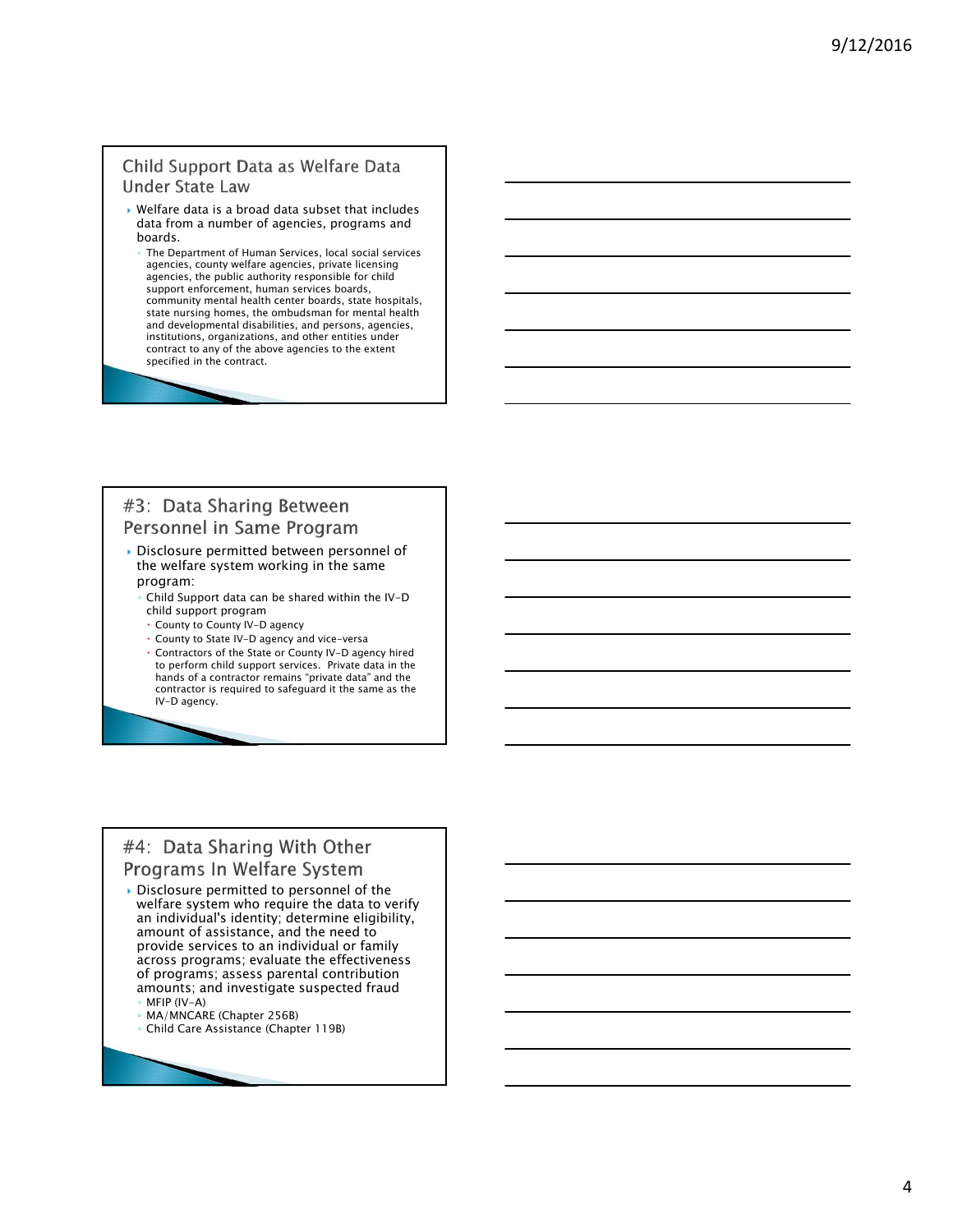### Data Sharing With Other Programs (cont.)

- Direct Access to PRISM
	- Is available to personnel of public assistance programs as defined in section 256.741, for the purpose of administration, including monitoring and evaluation of those public assistance programs: MFIP
	- MA/MNCARE
	- Child Care Assistance

#### Child Support Data Can be Disclosed to IV-B and IV-E!

- State Law; child support data on the child, the parents, and relatives of the child may be disclosed to agencies administering programs under titles IV-B and IV-E of the Social Security Act (Foster Care/Adoption Assistance and Child Welfare), as authorized by federal law
- Federal Law: child support data on the child, the parents, and relatives of the child may be disclosed to the extent necessary for them to carry out program responsibilities

### Data Sharing with IV-B/IV-E

- Why we should be sharing data with IV-B and IV-E:
	- In Re the Petition of K.P.W. and J.L.H. to Adopt S.Q-B, 2014 WL 802557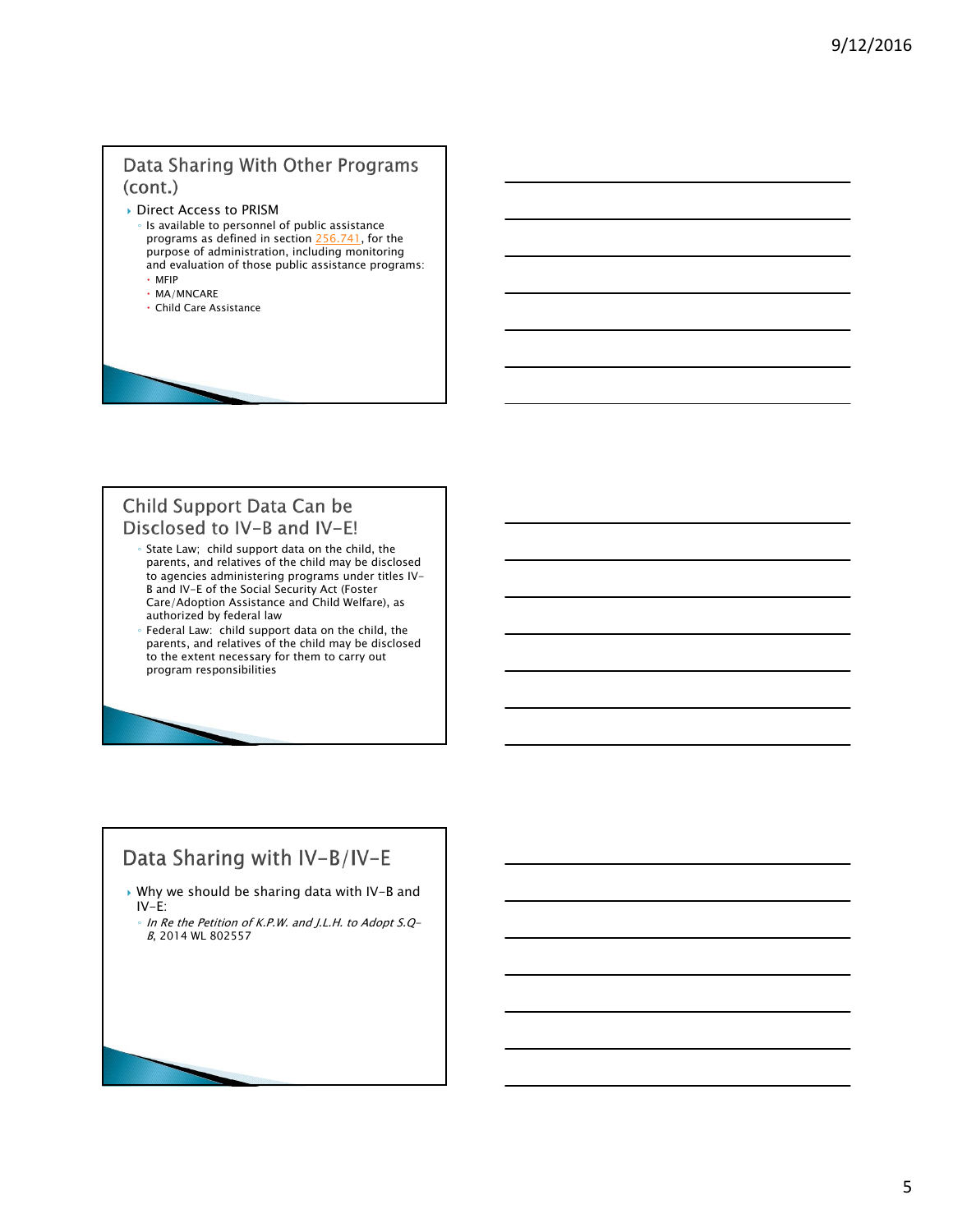### **Mechanisms For Data Sharing with**  $IV-B/IV-B$

- Shared Master Index (SMI): a DHS computer system that links client data across the various social service programs to provide state, county and tribal workers with a more holistic view of services a family or individual may be receiving, contains PRISM data
- Face-to-Face or Telephone Communication Including State Staff, CSOs, Social Workers and County Attorneys

### #5: Sharing with Tribal and Other State IV-D Agencies

Permitted to share data with other state agencies, statewide systems, and political subdivisions of this state, including the attorney general, and agencies of other states, interstate information networks, federal agencies, and other entities as required by federal regulation or law for the administration of the child support enforcement program

State Plan requirement to state IV-D programs to extend their full range of services to IV-D tribal programs Data Sharing is accomplished through Data Sharing Agreement

#### #6: Additional Exceptions Permitting **Disclosure**

- Welfare Fraud
- Law Enforcement
- Statutory Exceptions Specific to Child Support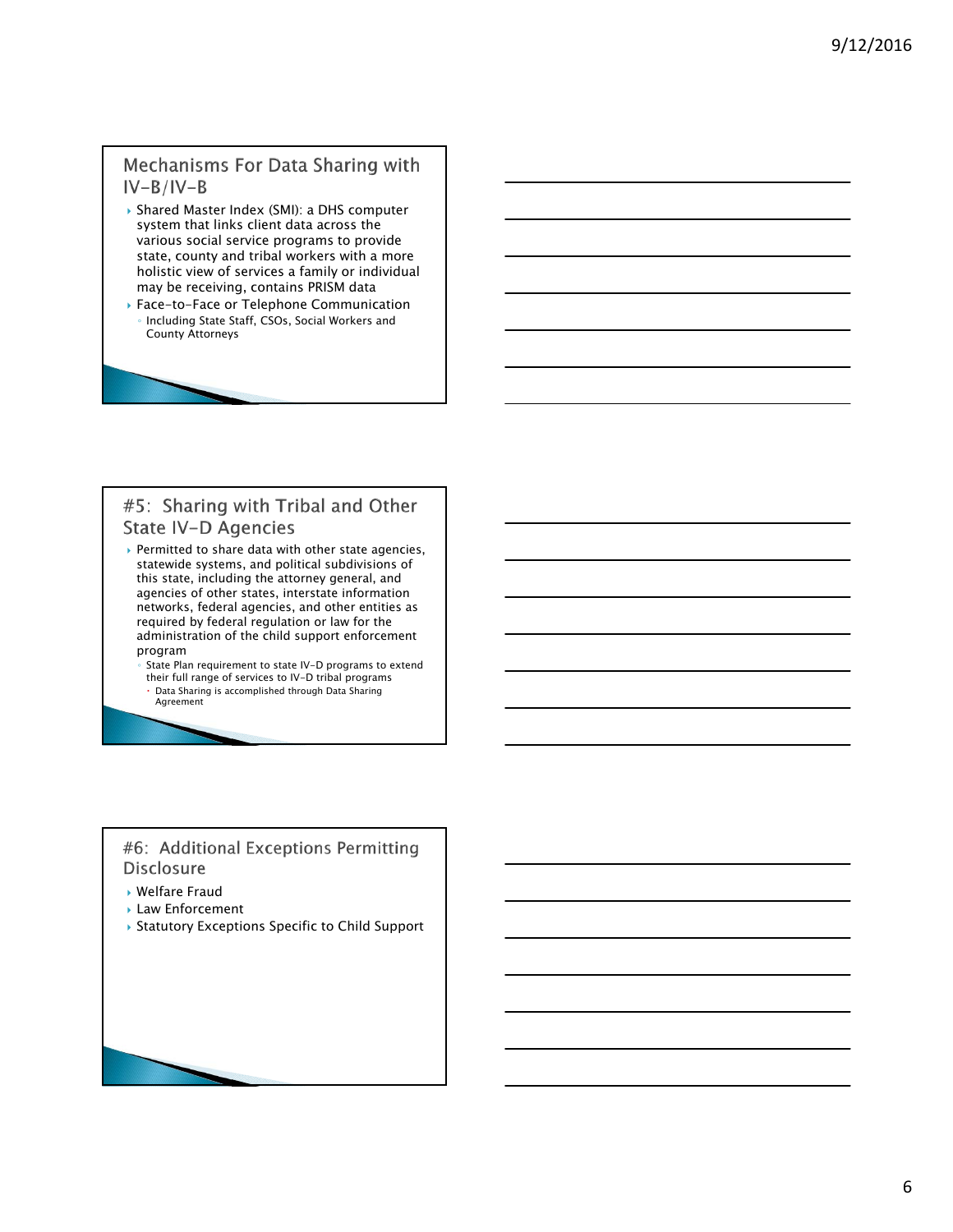### **Welfare Fraud**

- Permitted to disclose to personnel of the welfare system to investigate suspected fraud
- Permitted to disclose to an agent of the welfare system and an investigator acting on behalf of a county, the state, or the federal government, including a law enforcement person or attorney in the investigation or prosecution of a criminal, civil, or administrative proceeding relating to the administration of a program

## **Law Enforcement**

Permitted to disclose data to appropriate parties in connection with an emergency if knowledge of the information is necessary to protect the health or safety of the individual or other individuals or persons

### **Disclosure to Child Support Program Participants**

#### ▶ You may disclose:

- Data on child support payments made by a child support obligor and data on the distribution of those payments excluding identifying information on obligees may be disclosed to all obligees to whom the obligor owes support
- Data on enforcement actions undertaken by the public authority and the status of those actions to either party
- Data on the income of the obligor or obligee to either party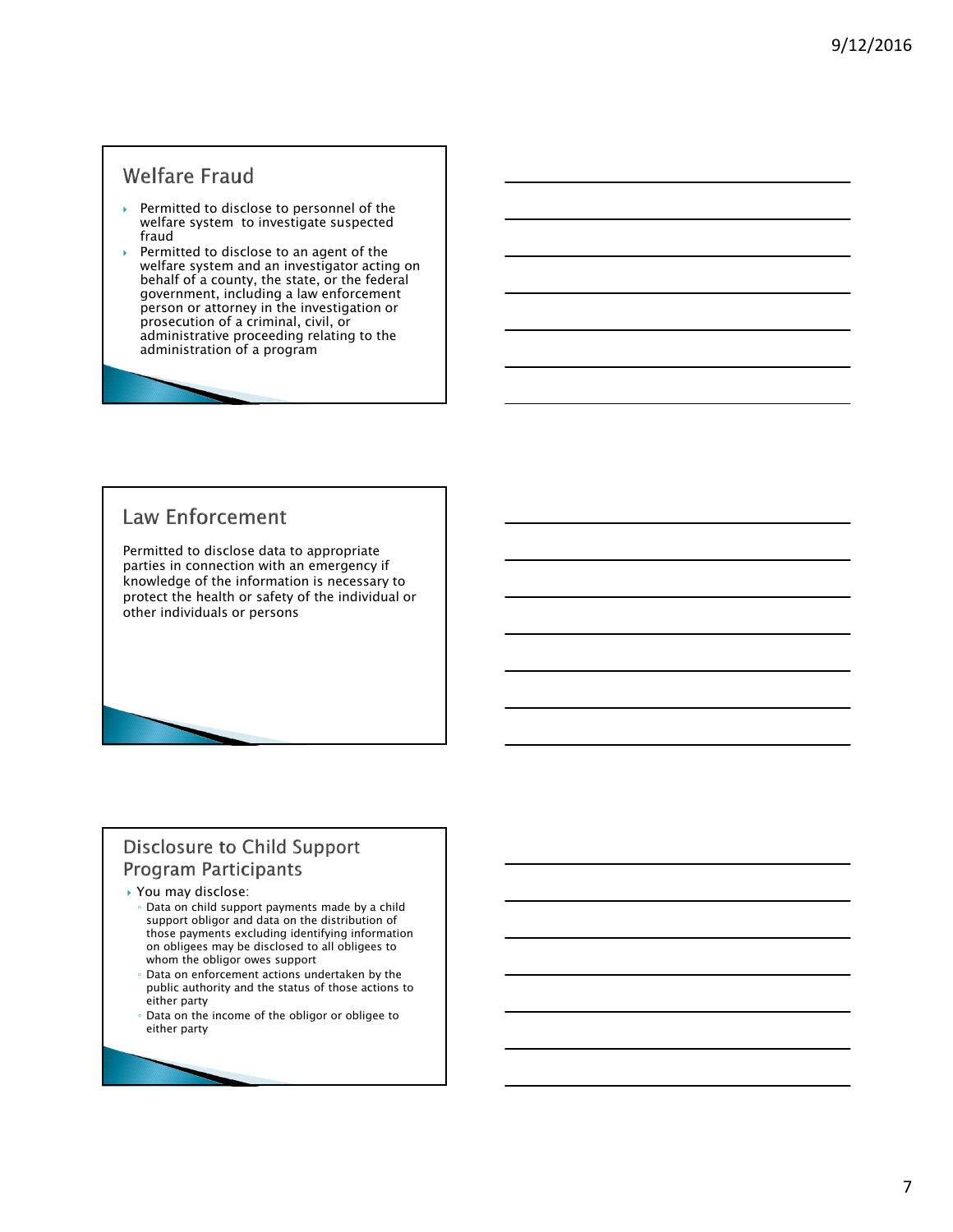#### #7: Pending Litigation Does not **Authorize Disclosure**

- A parent is not entitled to all the information the public authority has about the other parent even when litigation is pending.
- Discovery Requests: not sufficient, a court order is needed.<br>
> Subpoena: not sufficient, a court order is needed.
- 
- Subpoena: not sufficient, a court order is needed.<br>
But... under Minn. Stat. § 518A.46, subd. 6: "The public authority may share available and relevant<br>
information on the parties in order to perform its<br>
duties under thi process under section <u>484.702</u>, subject to the<br>limitations of sections <u>256.87, subdivision 8; 257.70;</u><br>and <mark>518.005, subdivision 5</mark>."

#### #8 Certain Confidential/Private Data is Required in Child Support Pleadings

- Certain private information is required to be in all child support establishment and modification pleadings under the statutes
	- Name, address and birth dates of parties
	- Social security numbers of the parties and the minor child(ren) of the parties
	- Other support obligations of the obligor
	- Names and addresses of parties' employers Gross incomes of the parties as calculated pursuant to statute
- Health insurance coverage of the parties
- Types and amounts of public assistance received by the parties
- Any other information relevant to the computation of support

#### **Restrictive Identifiers Required**

- Restrictive identifiers are required on child support pleadings (SSN, EIN, and Fin. Account #s)
	- MN General Rules of Practice require you to only disclose the confidential information that is "germane and necessary" for the court's consideration.
	- A document filed with the court "constitutes a certification by the filer" that the document filed contains no restricted identifiers except as permitted under the rules and violations may result in sanctions to the filer under the MN General Rules of Practice. A violation may also result in a sanction for attorneys under Rule 11 of the Minnesota Rules of Civil Procedure. Use Confidential Information Forms but these forms do not need to be served on the parties.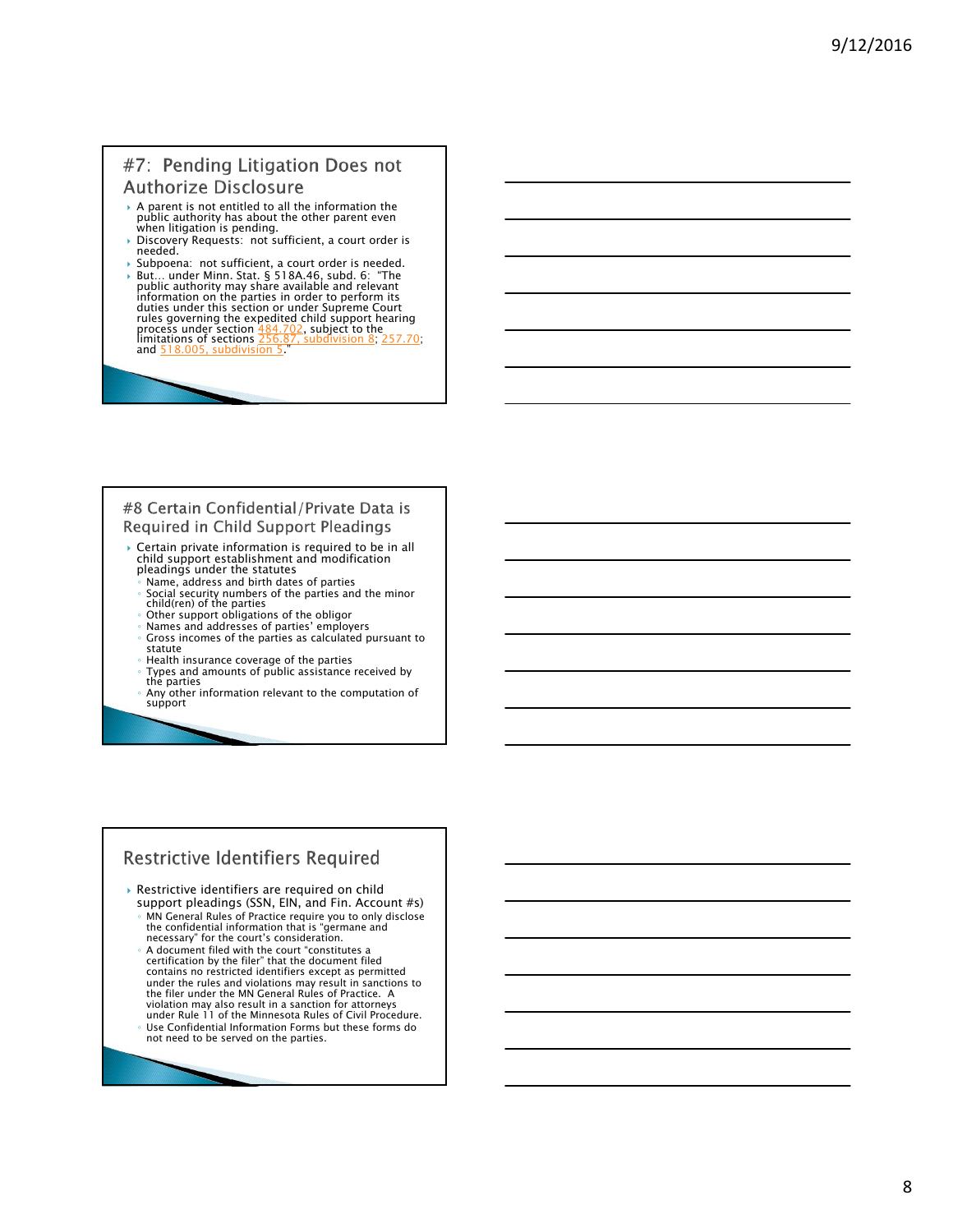#### #9 The Court Classifies Data Differently Than Child Support

- Court refers to files and court documents in files as "public", "sealed" "confidential"
- Generally all child support actions except initial actions to determine paternity are "public", however, the child support file may contain confidential documents which are available to the parties to the action but are not available to the public.

#### #10: NCPs Are Entitled to Data on their Children

▶ Although a NCP may not be entitled to all the private information that public authority has on the CP, he/she may be able to obtain some of that information by making a request for the private data of the minor joint child.

### NCP's Right to Data on Joint Child(ren)

- "Individual" defined under the MGDPA, in the case of a minor child includes a parent or guardian or an individual acting as parent or guardian and parent or guardians, except that the responsible authority shall withhold
- Minn. Stat. 518.317, subd. 3(b) requires the court to grant<br>rights to each of the parties in a custody case, unless specific<br>findings are made why a particular right should not be<br>granted/should be limited. These rights in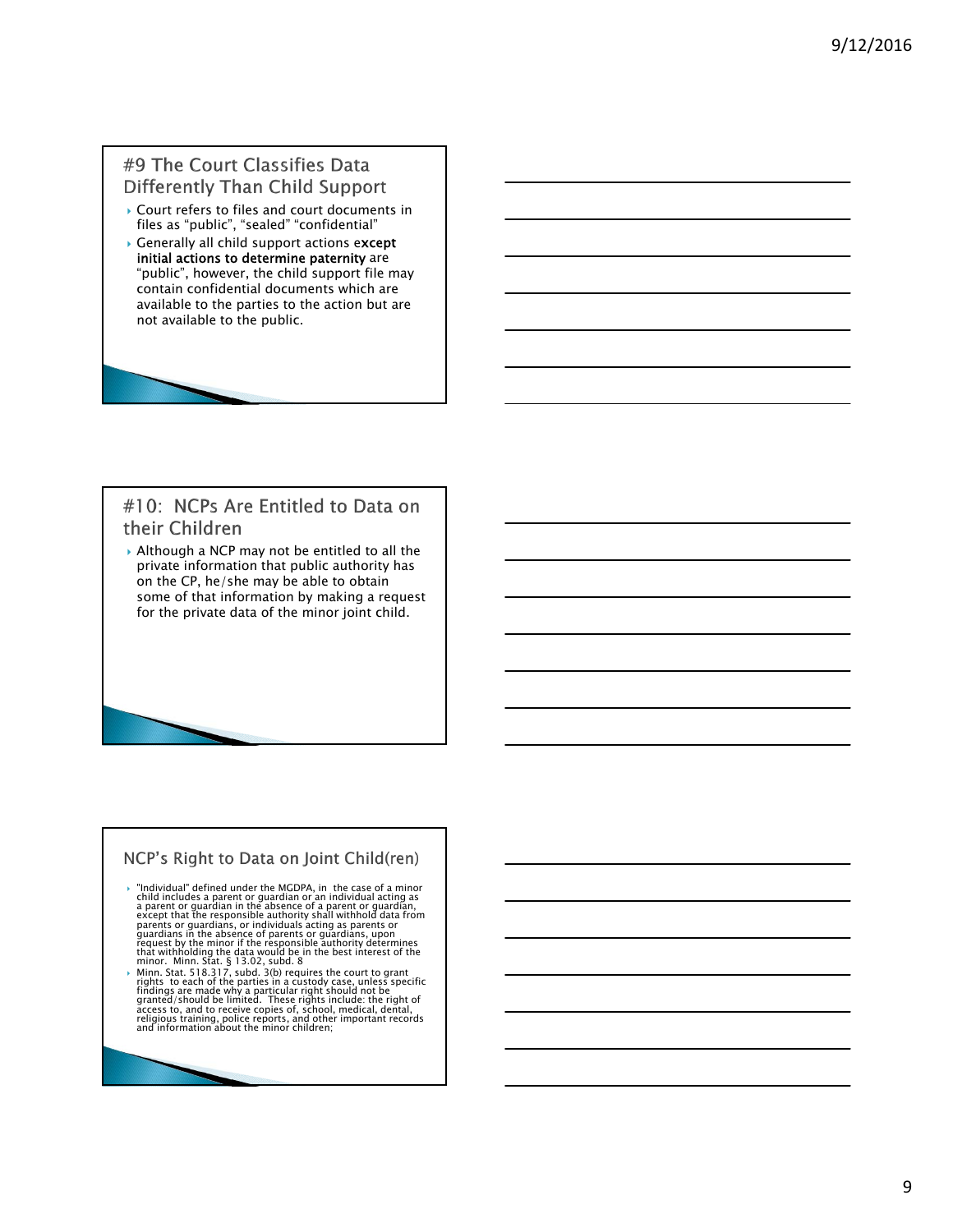# **Contact Information**

 Jill Olson, 651-431-4418 jill.olson@state.mn.us

Questions?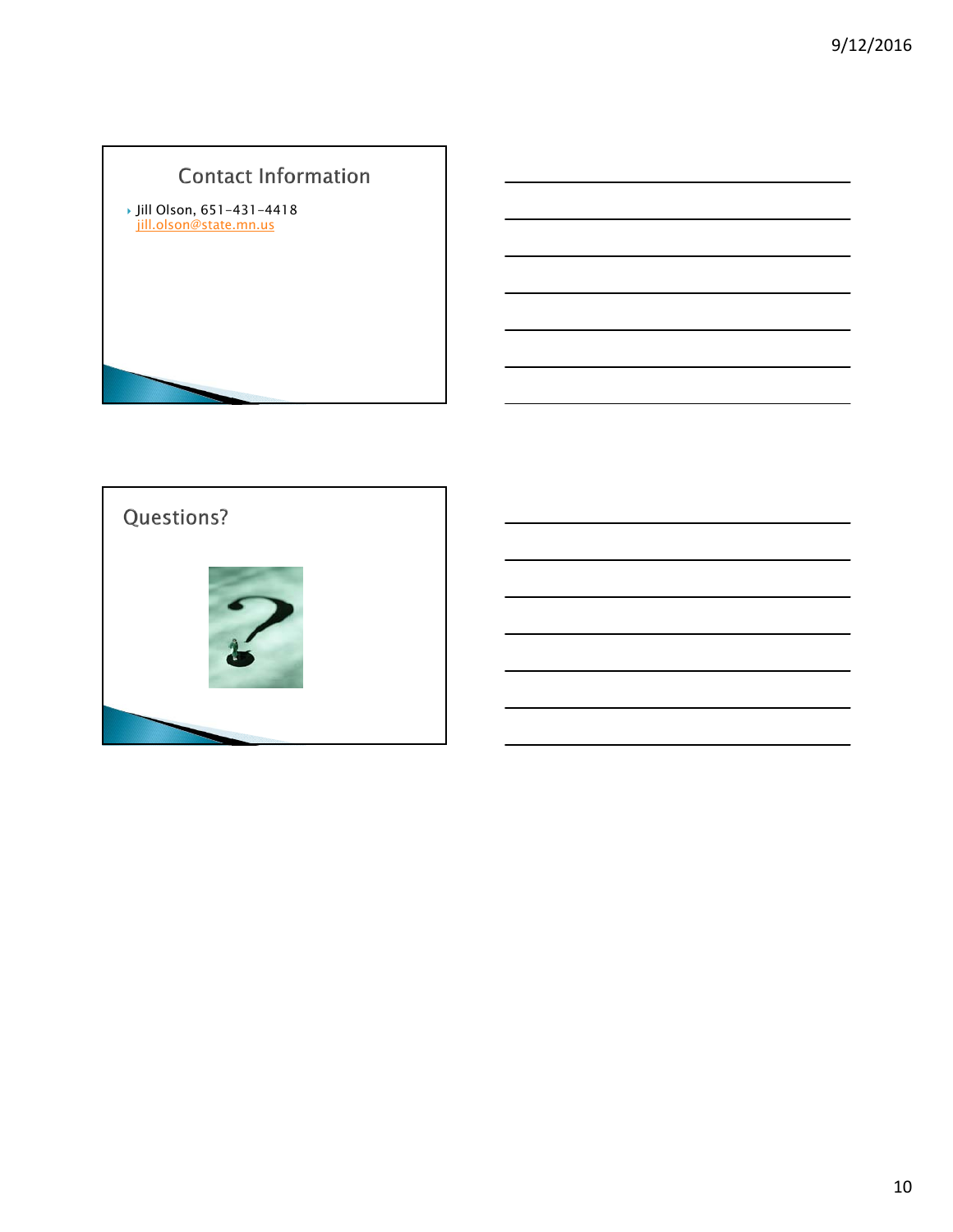# Pop Quiz Question #1

▶ NCP informed you that he/she lost his job. When CP calls you later wondering where his/her monthly support payment is, can you tell CP that NCP is unemployed?

# Pop Quiz Question #2

 During a contempt review hearing, the judge asks the county the source of the large irregular payment the NCP made during the last three months, can you tell the judge, the payment was the result of a federal tax offset?

### Pop Quiz Question #3

 A NCP provides you with his complete medical record from his primary care doctor. Is this data subject to HIPPA safeguarding requirements?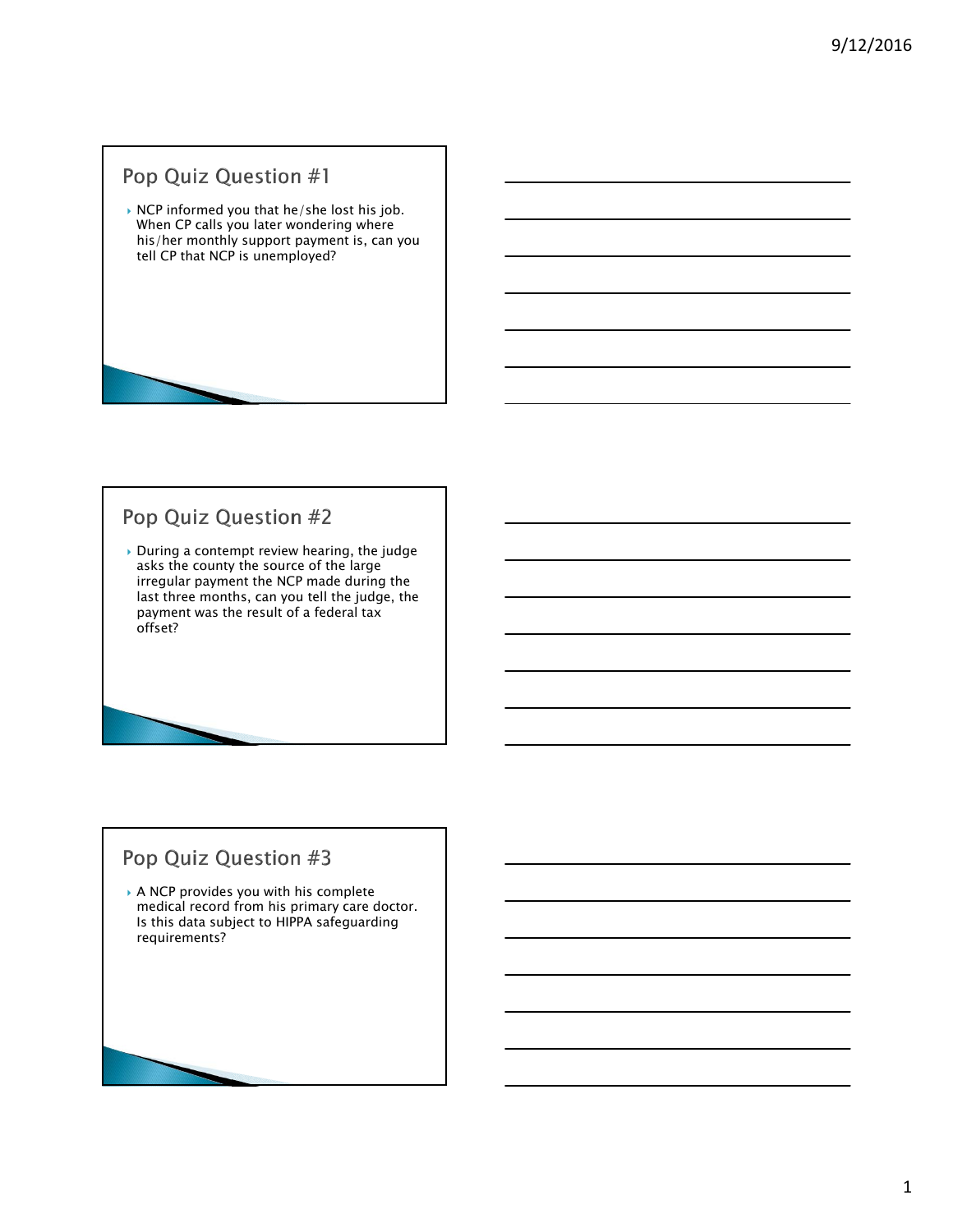# Pop Quiz Question #4

 $\rightarrow$  A NCP who has no legal custody, physical custody or parenting time requests the child's current address from the child support office, can this information be disclosed?

# Pop Quiz Question #5

 The child support office received a subpoena demanding disclosure of child support income information on a child support participant for a unrelated personal injury lawsuit, should the child support office comply with the subpoena and disclose the information?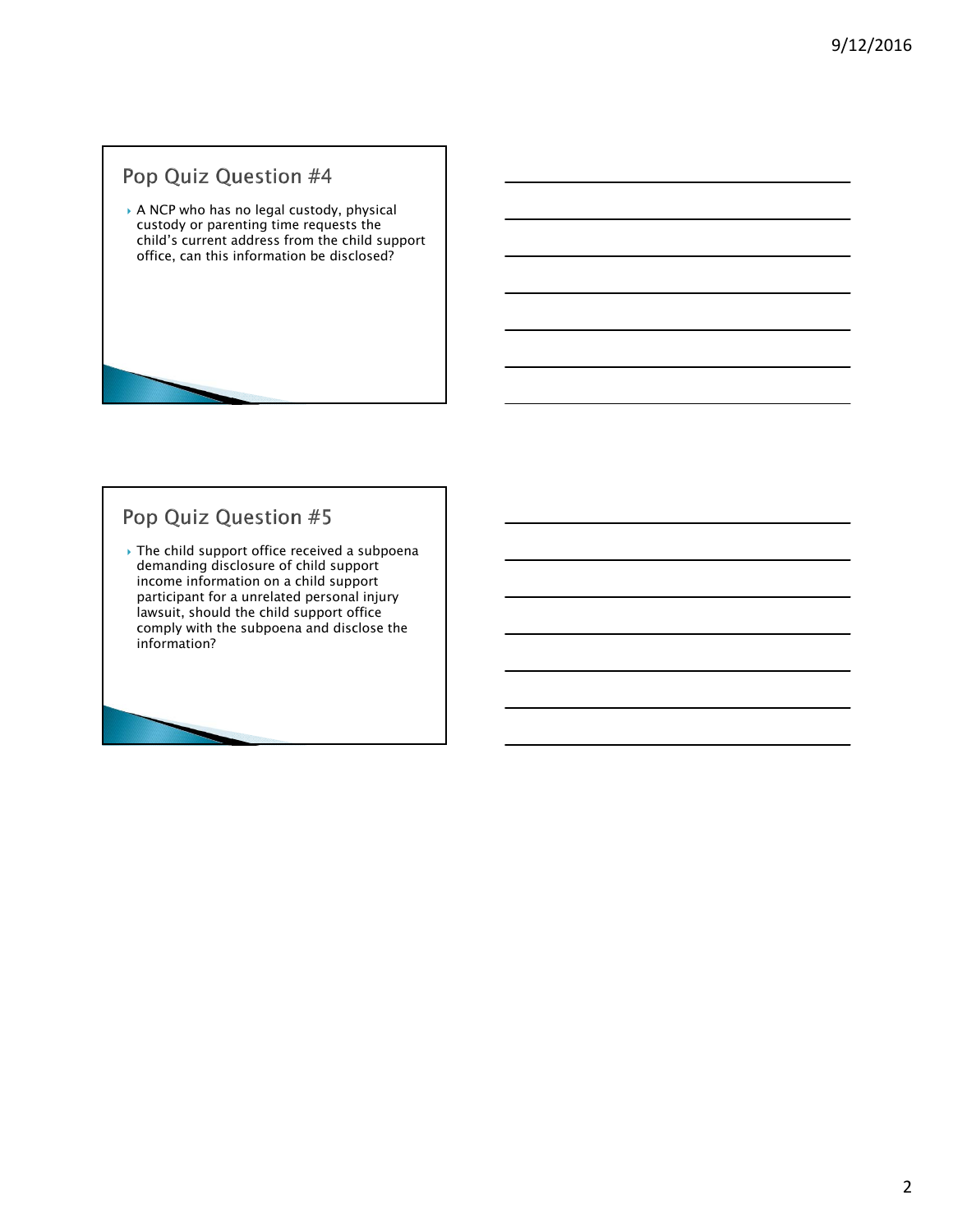

#### **#1: Government Data Practices Laws**

- Data Practices Act
	- Presumes government data are public
	- Classifies data that are not public
	- Provides rights for the public and data subjects
	- Requires that data on individuals are accurate, complete, current, and secure
	- Limitation on collection and use ("minimum necessary")

令

• Data Practices Rules

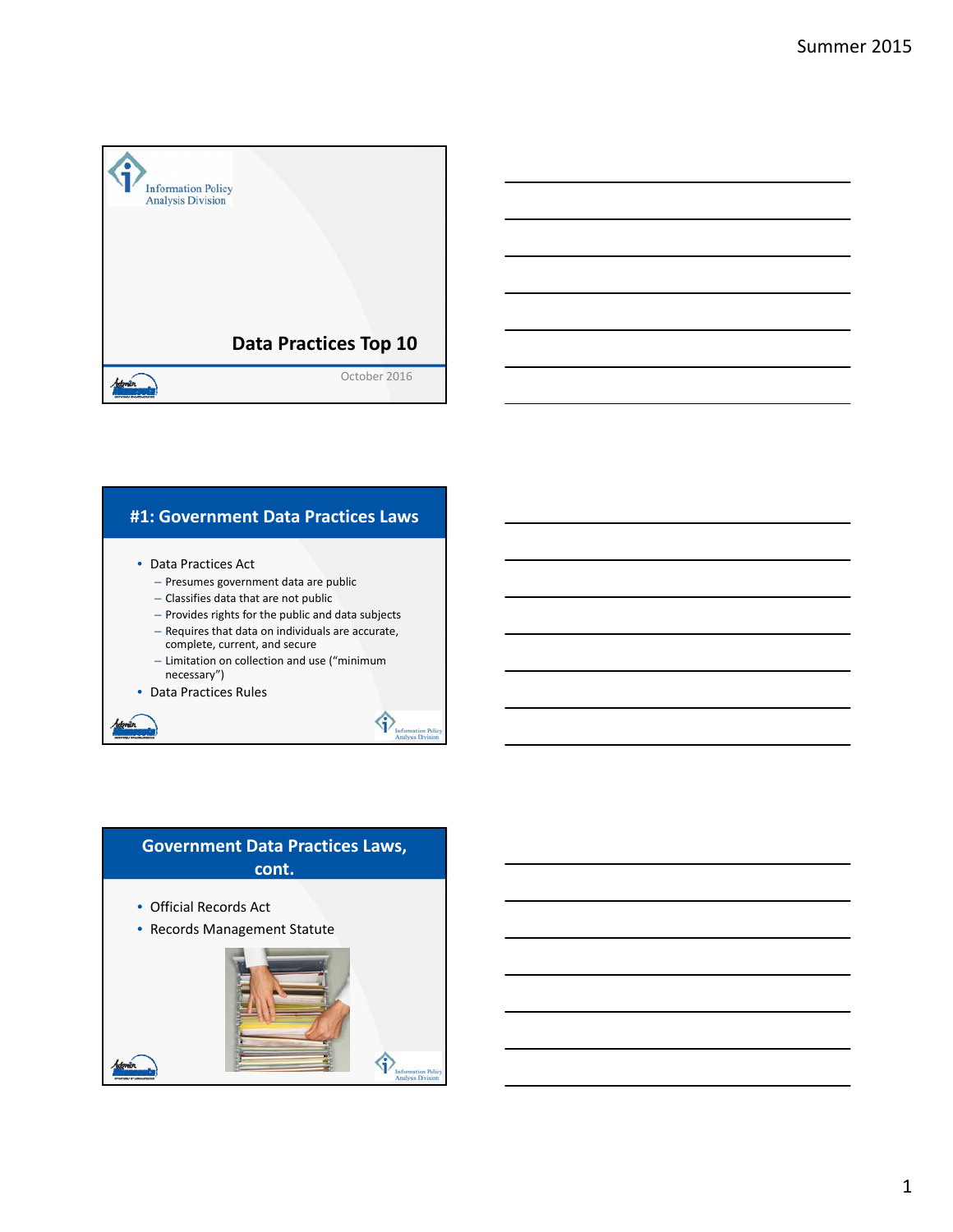### **#2: What are** *government data***?**

• Government data are "all data collected, created, received, maintained or disseminated by any government entity regardless of its physical form, storage media or conditions of use."



### **#3: Classification of Government Data**

| <b>Classification</b>                   | <b>Meaning of Classification</b>                                                                                                                                       | <b>Examples</b>                                                                                                                                        |
|-----------------------------------------|------------------------------------------------------------------------------------------------------------------------------------------------------------------------|--------------------------------------------------------------------------------------------------------------------------------------------------------|
| Public                                  | Available to anyone for any reason                                                                                                                                     | -- Employee name<br>-- Employee salary<br>-- Final disposition of discipline                                                                           |
| Private/Nonpublic                       | Available to:<br>Data subject<br>Those in the entity whose work<br>$\bullet$<br>requires access<br>Entities authorized by law<br>٠<br>Those authorized by data subject | -- Employee home address/phone<br>-- Substance of complaint when no<br>discipline<br>-- Employee reason for leaving job<br>(unless discipline related) |
| Confidential/<br>Protected<br>nonpublic | Available to:<br>Those in the entity whose work<br>requires access<br>Entities authorized by law<br>۰<br>Not available to data subject                                 | -- Data collected as part of an<br>active civil legal action                                                                                           |

### **#4: Government Entity Obligations**

- Responsible authority
	- County
		- Elected officials
		- Data outside offices of elected officials
		- County social services agency
- Data practices compliance official
- Required policies & procedures
- Data inventory

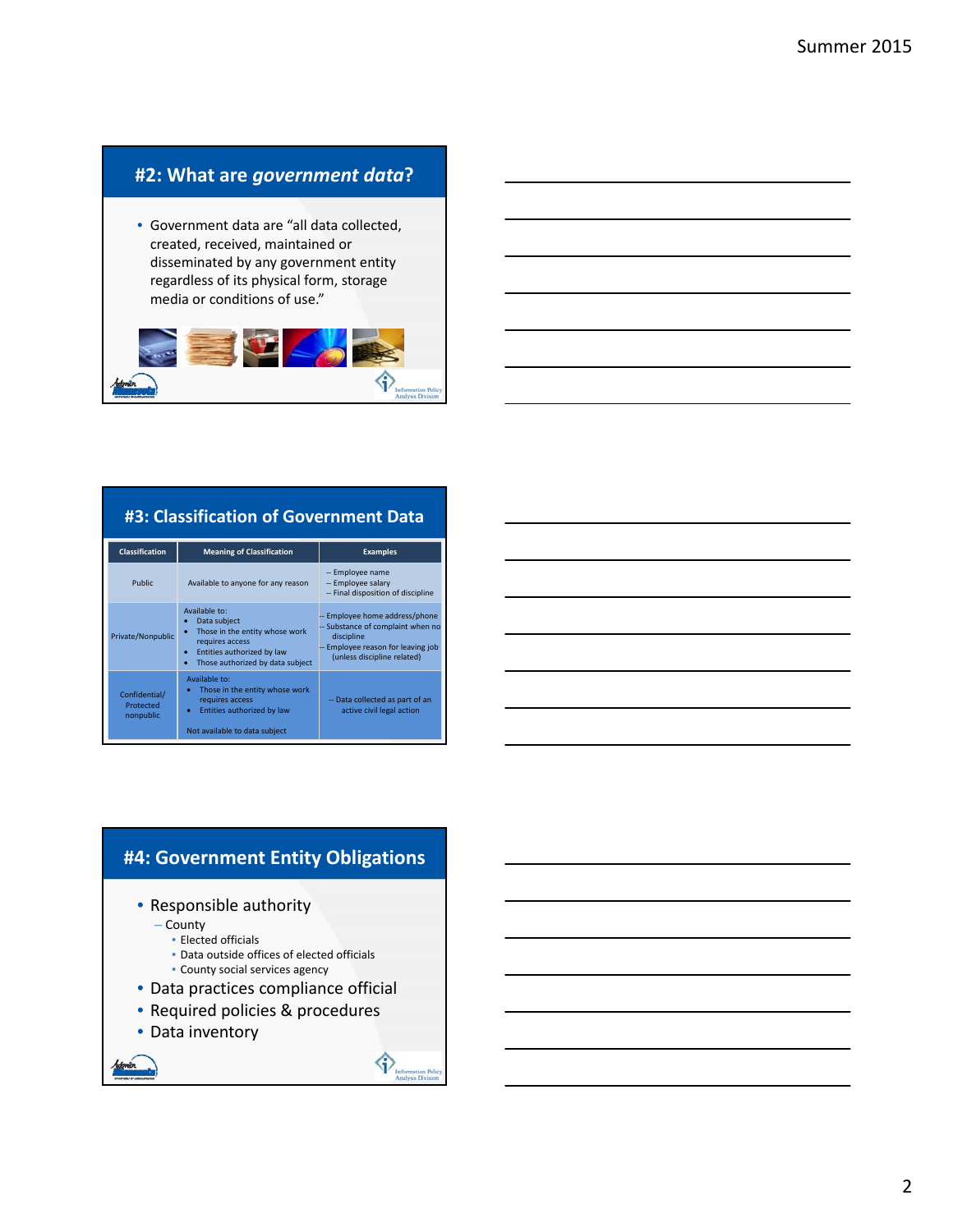# **#5: Requests for Government Data**

|                                     | <b>Member of the</b><br><b>Public</b>                   | Data Subject                                               |
|-------------------------------------|---------------------------------------------------------|------------------------------------------------------------|
| Inspection<br>and Copies of<br>Data | Appropriate and<br>prompt, reasonable<br>amount of time | Immediately, if possible,<br>or within 10 business<br>days |
|                                     |                                                         |                                                            |
|                                     |                                                         |                                                            |
|                                     |                                                         |                                                            |

| <u> 1989 - Johann Stoff, deutscher Stoff, der Stoff, der Stoff, der Stoff, der Stoff, der Stoff, der Stoff, der S</u> |  |  |
|-----------------------------------------------------------------------------------------------------------------------|--|--|
|                                                                                                                       |  |  |
| <u> 1989 - Johann Stoff, amerikansk politiker (d. 1989)</u>                                                           |  |  |
| <u> 1989 - Johann Stoff, amerikansk politiker (d. 1989)</u>                                                           |  |  |
|                                                                                                                       |  |  |
|                                                                                                                       |  |  |

# **#6: Charging for Government Data**

| No charge or fee allowed<br>No charge or fee allowed<br>Inspection<br>❖ Actual cost<br>❖ 25¢ per page<br>Copies<br>100 or fewer, black and<br>-- No charge to search<br>for and retrieve data<br>white, legal/letter size<br>paper copies<br>-- No charge to<br>❖ Actual cost<br>separate public from<br>not public data<br>-- All other copies<br>-- No charge to redact<br>-- No charge to separate<br>private or confidential<br>public from not public data<br>data about others<br>-- Note: electronic data | <b>Member of the Public</b> | Data Subject |
|------------------------------------------------------------------------------------------------------------------------------------------------------------------------------------------------------------------------------------------------------------------------------------------------------------------------------------------------------------------------------------------------------------------------------------------------------------------------------------------------------------------|-----------------------------|--------------|
|                                                                                                                                                                                                                                                                                                                                                                                                                                                                                                                  |                             |              |
|                                                                                                                                                                                                                                                                                                                                                                                                                                                                                                                  |                             |              |

### **#7: Data Subject Rights**

- Tennessen warning
	- $\checkmark$  State the purpose and intended use of data
	- $\checkmark$  Inform the individual whether s/he may refuse or is legally required to provide the data
	-
	- Explain known consequences of supplying or refusing to supply the data
	- $\checkmark$  Identify other persons or entities with statutory<br>authority to get access to the data
- Examples: SSN, home address, dependent information

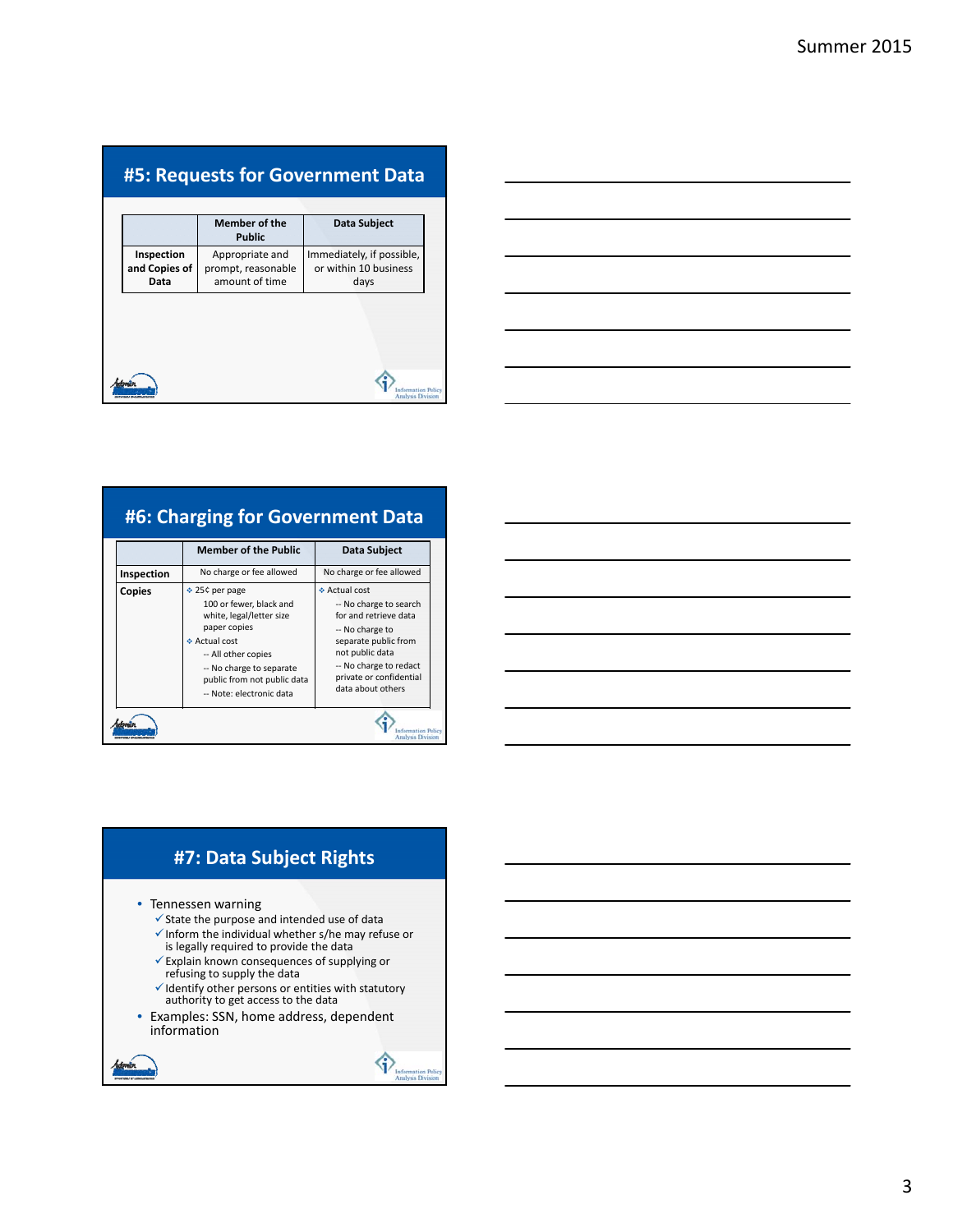### **Data Subject Rights, cont.**

• Informed consent

- Permission for a new use or release of private government data
- Informed consent must be in writing and cannot be coerced
- Informed consent is necessary when:
	- $\checkmark$  The individual asks the entity to release private data to another entity or person
	- $\checkmark$  The entity wants to release private data to another entity or person without statutory authority
	- $\checkmark$  The entity wants to use private data in a way that is different than what was explained in the Tennessen warning

 $\bigcirc$ 

◆

### **#8: Safe at Home Program**

- Data protection for victims of violence
	- Address confidentiality
	- "Location data" and "identity data" are private with certain exceptions – Participants may notify government entities about
	- program participation
		- Entity must accept designated address
		- Contents of notice are private
		- Real property exceptions
	- No duty to independently determine program participants, unless:
	-
	- A data subject participant requests data, or
	- A participant submits notice of certification

### **#9: Data Breaches**

- Data Security Breaches (Minn. Stat. § 13.055)
	- Data breach requirements apply to all government entities
	- RA must investigate and create report detailing data breaches
	- Annual security assessment on "personal information"
- Penalties(Minn. Stat. § 13.09)
	- Penalty for knowing access to not public data without a work reason
- Creation of Procedures for Not Public Data (Minn. Stat. § 13.05, subd. 5)
	- Requires RA to establish procedures ensuring that only those who have a work assignment can access not public data

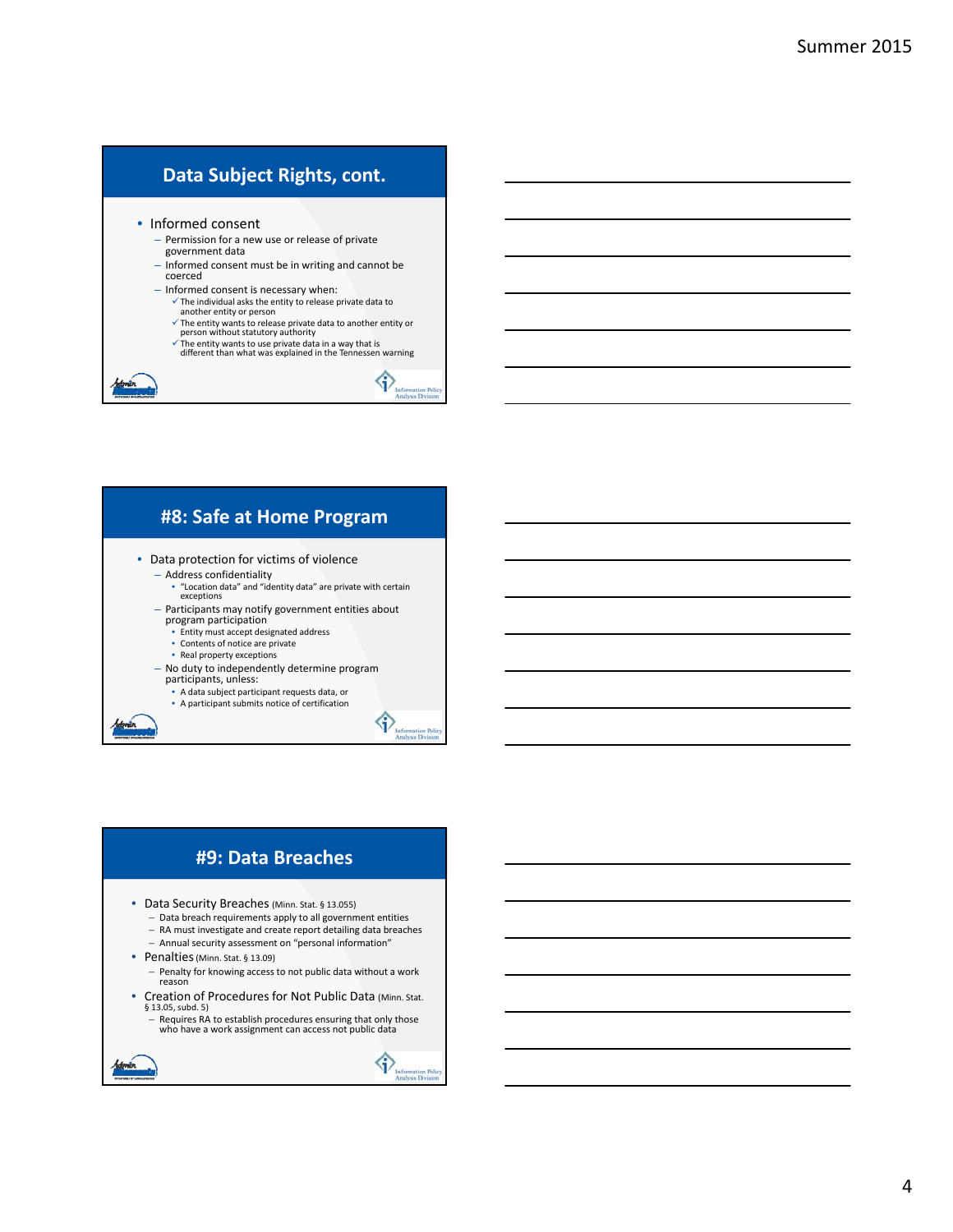# **#10: Penalties & Remedies**

• Remedies (Minn. Stat. §13.08) – Action to compel compliance – Action for damages, costs, and attorneys fees

- Administrative remedy (Minn. Stat. §13.085)
- Administrative hearing within 2 years of alleged violation
- Action to compel compliance • Penalties (Minn. Stat. §13.09)
- Willful violation or knowing unauthorized acquisition of not public data = misdemeanor – Dismissal or suspension • Advisory opinions (Minn. Stat. §13.072)

♦





| <b>Stacie Christensen</b><br>Director, Information Policy Analysis Division, MN Dept. of Administration<br>stacie.christensen@state.mn.us<br>651.201.2500 |
|-----------------------------------------------------------------------------------------------------------------------------------------------------------|
| <b>QUESTIONS?</b>                                                                                                                                         |
|                                                                                                                                                           |
| <b>Information Policy</b><br><b>Analysis Division</b>                                                                                                     |

#### 5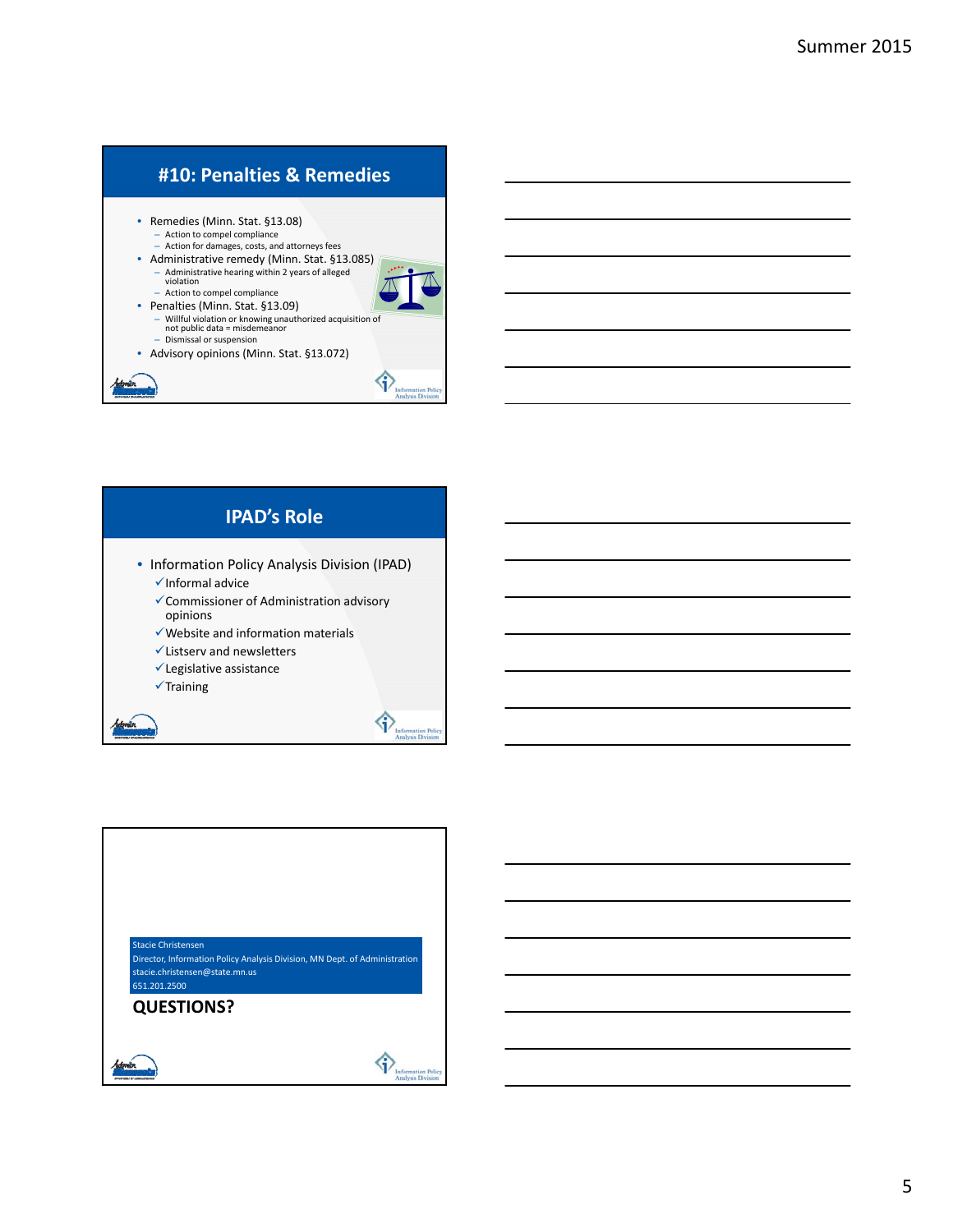### **Outline - Statutory Cites for Child Support Data Practices Presentation**

- I. General Laws Governing Child Support Data
	- A. 42 U.S.C. § 654, 45 C.F.R. § 303.21, and 45 C.F.R. § 307.13
	- B. M.S. § 13.46
- II. Types of child support data subject to additional protections
	- A. Federal Tax Information (26 U.S.C. § 6103)
	- B. Federal Parent Locator Service (FPLS) Data (42 U.S.C. § 653)
	- C. Financial Institution Data Match (FIDM) (42 USC § 469A, 45 C.F.R. § 303.21),
	- D. Protected Health Information (PHI) (HIPPA: 42 USC § 300gg, 29 USC §1181 *et seq*. and 42 USC § 1320d *et seq*., 45 CF § 144, 45 CFR § 146, 45 CFR § 160, 45 CFR §162, 45 CFR §164)
	- E. Cases with Domestic Violence Concerns: Good Cause Exception to requirement to cooperate with the child support agency (Minn. Stat. § 256.741); Domestic Violence Indicator (7 C.F.R. § 273.11)
- III. A NCP's ability to make data requests on behalf of his/her minor children
	- A. Individual" defined under the MGDPA, in the case of a minor child includes a parent or guardian or an individual acting as a parent or guardian in the absence of a parent or guardian, except that the responsible authority shall withhold data from parents or guardians, or individuals acting as parents or guardians in the absence of parents or guardians, upon request by the minor if the responsible authority determines that withholding the data would be in the best interest of the minor. (Minn. Stat. § 13.02, subd. 8)
	- B. Minn. Stat. § 518.17, subd. 3 (parental rights) rights parents have to minor child(ren)'s data
- III. Exceptions to general prohibition on disclosure of welfare (child support) data
	- A. Within IV-D: other county and state IV-D child support staff (Minn. Stat. §13.46, sud. 2(a)(7) and other state IV-D agencies (Minn. Stat. §13.46, subd. 2(a)(25)) and anyone the county or state as contracted with to perform child support services (45 C.F.R. 303.21 (b))
	- B. To Tribal IV-D agencies: (Minn. Stat. § 13.46, subd. 2 (25))
	- C. To IV-B (child welfare) and IV-E (foster care and adoption) child support data on the child, the parents, and relatives of the child may be disclosed to the extent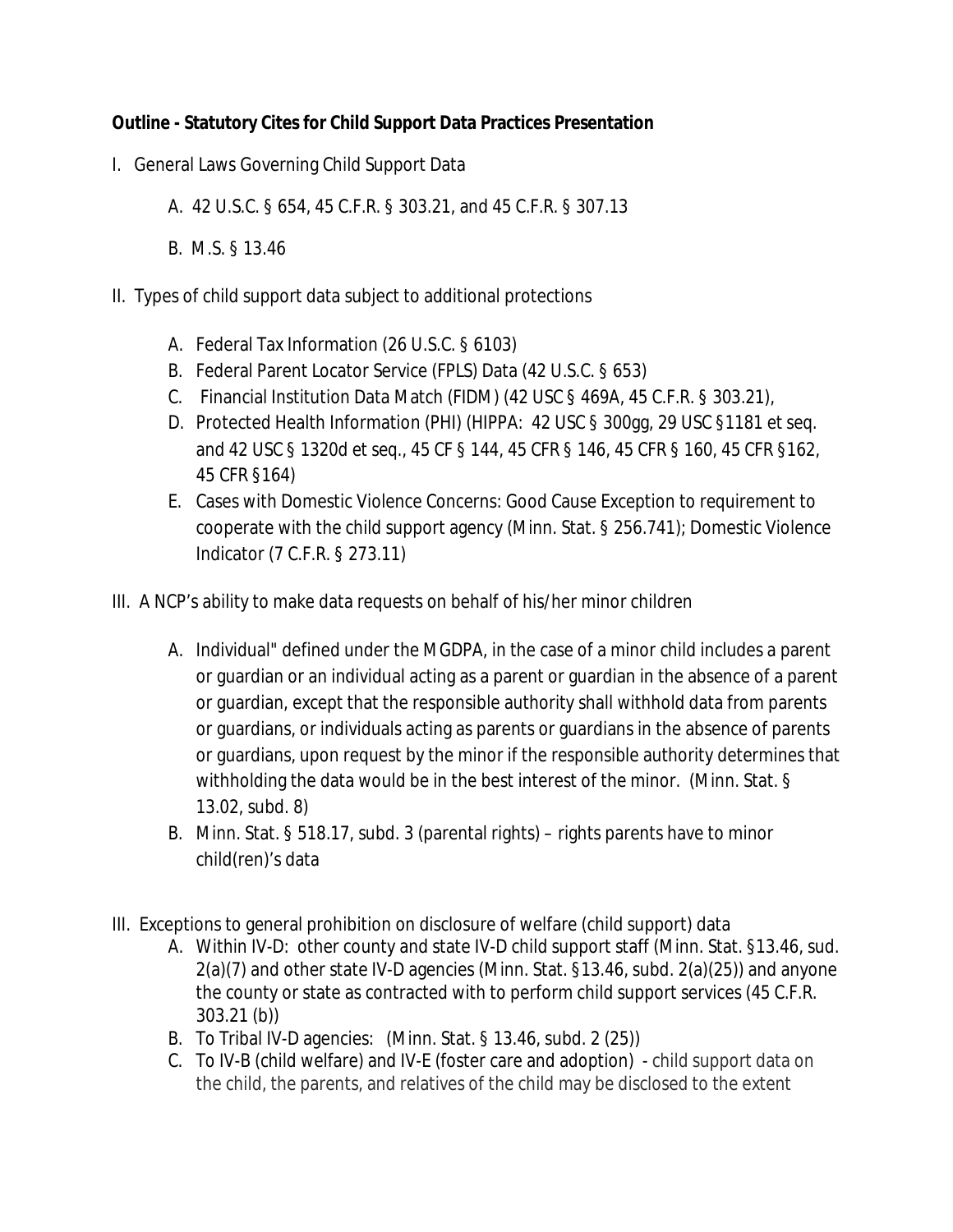necessary for them to carry out program responsibilities (Minn. Stat. § 13.46, subd. 2(a)(30), 45 CFR § 303.21 and 45 C.F.R. § 307.13, DHS Bulletin #14-75-01 )

- D. To IV-A (MFIP), Child Care Assistance (119B) and Medical Assistance (256B) and MNCARE (Minn. Stat. § 13.46, subd. 2(a)(26)) : to personnel of the welfare system who require the data to verify an individual's identity; determine eligibility, amount of assistance, and the need to provide services to an individual or family across programs; evaluate the effectiveness of programs; assess parental contribution amounts; and investigate suspected fraud; to personnel of public assistance programs as defined in section 256.741, for access to the child support system database for the purpose of administration, including monitoring and evaluation of those public assistance programs (only provision giving wholesale PRISM access)
- E. For help in a welfare fraud investigation (Minn. Stat. §13.46, subd. 2(a)(4)(5))
- F. To appropriate parties in connection with an emergency to protect the health or safety of the individual or other individuals or persons (Minn. Stat. 13.46, subd. 2(10))
- G. To parties in a child support case: data on child support payments made by a child support obligor and data on the distribution of those payments excluding identifying information on obligees may be disclosed to all obligees to whom the obligor owes support, and data on the enforcement actions undertaken by the public authority, the status of those actions, and data on the income of the obligor or obligee may be disclosed to the other party (Minn. Stat. §13.46, subd. 2(a)(21))
- IV. Required Disclosure Under Statute/Rule
	- A. Minn. Stat. § 518A.46/Gen Rules of Practice Rules 11.01 and 11.02: require certain private information to be in all child support establishment and modification pleadings but rules provide for keeping "restrictive identifiers" out of public portion of the court file
	- B. Gen Rule of Practice Rule 14 defines court docs as "public", "confidential" and "sealed"
	- C. Gen Rule of Public Access Rule 4 specifies which paternity records are confidential in the court file
	- D. Minn. Stat. § 257.70 (a): paternity hearings shall be held in closed court without admittance of any person other than those necessary to the action or proceeding. All papers and records, other than the final judgment, pertaining to the action or proceeding, whether part of the permanent record of the court or of a file in the state Department of Human Services or elsewhere, are subject to inspection only upon consent of the court and all interested persons, or in exceptional cases only upon an order of the court for good cause shown.
	- E. Minn. Stat. § 518A.28: requires parties to serve and file a financial affidavit and include relevant supporting documentation, including tax returns, 1099s, W-2s
	- F. Disclosure of SSNs

1. Minn. Stat. § 257.66, subd. 3 a paternity order must contain the Social Security number of the mother, father, and child, if known at the time of adjudication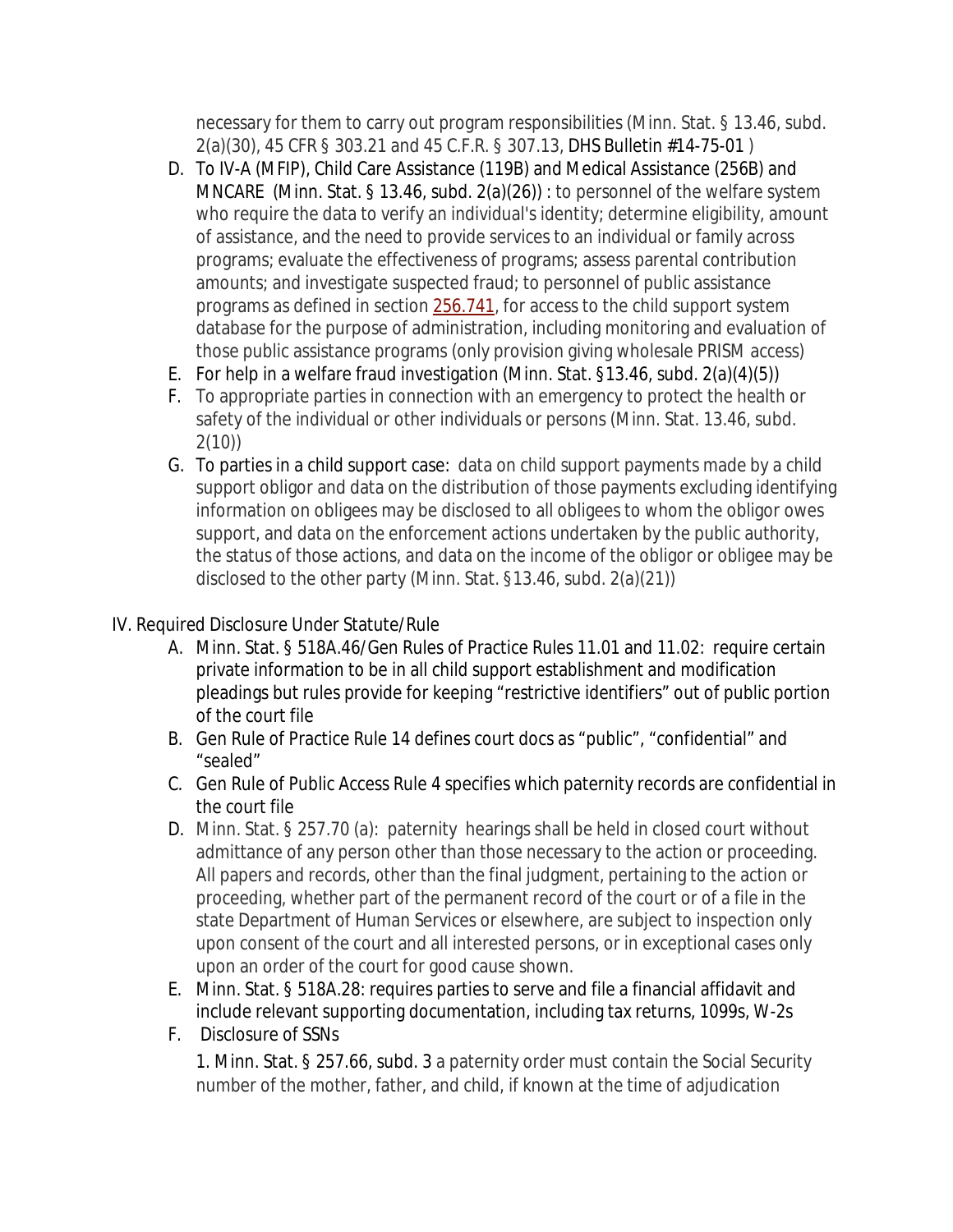2. Minn. Stat. § 518.10, subd. 2: in a dissolution where child support or spousal maintenance issues will be addressed, the dissolution petition under be accompanied by a separate document that contains the Social Security numbers of the petitioner and the respondent. The Social Security number document must be maintained in a portion of the court file or records that are not accessible to the general public

3. Minn. Stat. § 518.148, subd. 2: a certificate of dissolution must contain the Social Security number of the parties to the dissolution and the Social Security number of any living minor or dependent children identified in the judgment and decree.

4. Minn. Stat. §518A.41, subd. 2(b): Every order addressing child support must state: the names, last known addresses, and Social Security numbers of the parents and the joint child that is a subject of the order unless the court prohibits the inclusion of an address or Social Security number and orders the parents to provide the address and Social Security number to the administrator of the health plan

- V. Ability to Share During Pending Litigation:
	- G. Minn. Stat. § 13.03, subd. 6 and Minn. Admin. R. 1205.0100, subp. 5 Inability to disclose w/ a subpoena or discovery request
	- H. Minn. Stat. § 518A.46, subd. 6: "The public authority may share available and relevant information on the parties in order to perform its duties under this section or under -Supreme Court rules governing the expedited child support hearing process under section 484.702, subject to the limitations of sections 256.87, subdivision 8; 257.70; and 518.005, subdivision 5."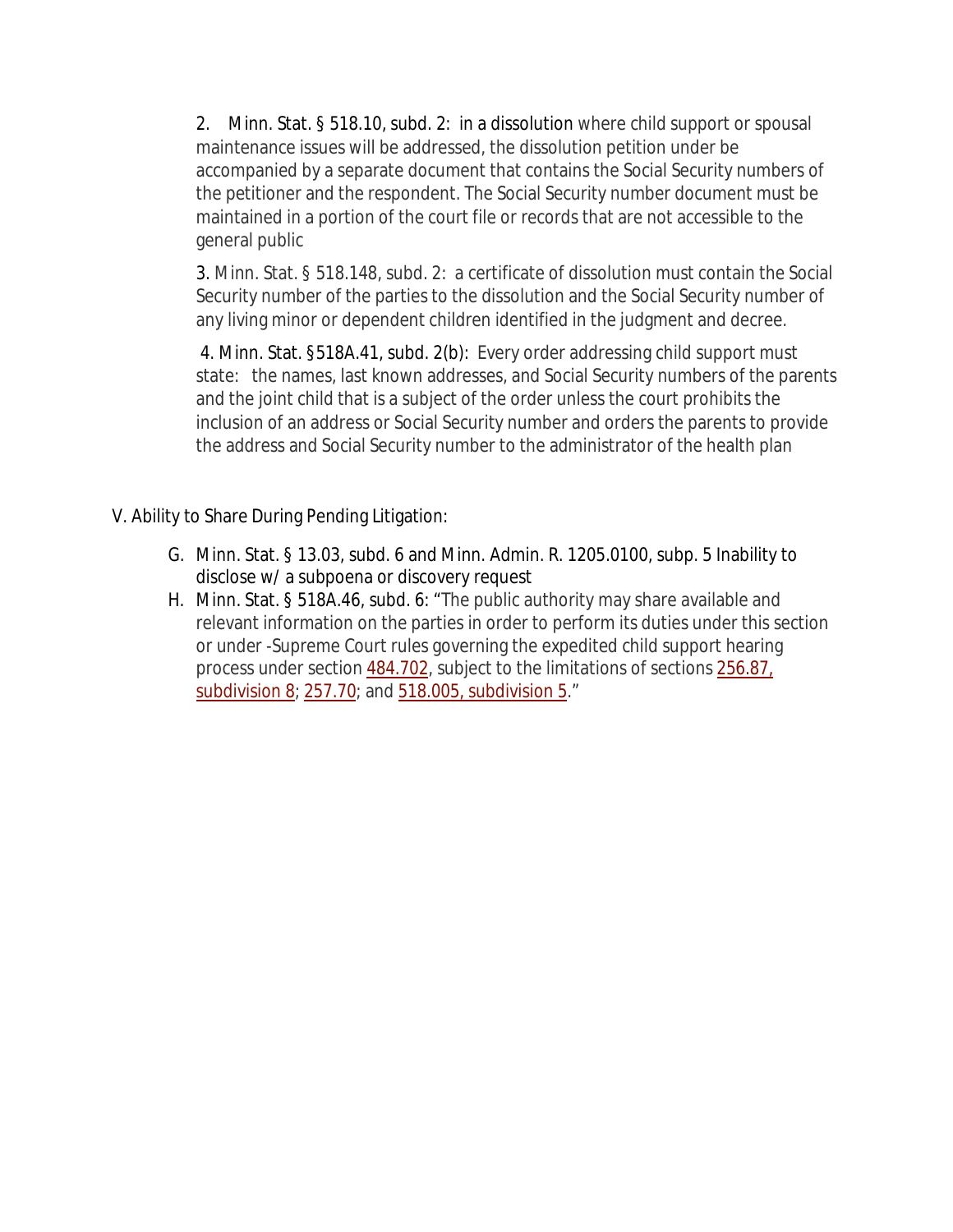#### **Citation Outline: Minnesota Government Data Practices Act and Child Support Data Privacy**

Minnesota Family Support and Recovery Council Conference

October 2016

- I. Government Data Practices Laws
	- a. Minnesota Government Data Practices Act (Minnesota Statutes, Chapter 13)
	- b. Data Practices Rules, Minnesota Rules, Chapter 1205
	- c. Official Records Act (Minn. Stat. § 15.17)
	- d. Records Management Statute (Minn. Stat. § 138.17)
- II. Relevant data practices provisions
	- a. Government data, generally
		- i. Defined: Minn. Stat. § 13.02, subd. 7
		- ii. Data practices responsible authority: Minn. R. 1205.0200, subp. 14 and Minn. Stat. § 13.46, subd. 10
		- iii. Data practices compliance official: Minn. Stat. § 13.05, subd. 13
		- iv. Government entity obligations (policies, inventory): Minn. Stat. § 13.025
		- v. Requests for data: Minn. Stat. §§ 13.03 and 13.04
		- vi. Tennessen warning: Minn. Stat. § 13.04, subd. 2
		- vii. Informed consent: Minn. Stat. § 13.05, subd. 4(d) and Minn. R. 1205.1400
	- b. Personnel data: Minn. Stat. § 13.43
	- c. Active civil investigative data: Minn. Stat. § 13.39
	- d. Active criminal investigative data: Minn. Stat. § 13.82, subd. 7
	- e. Safe at Home Program data (Chapter 5B): Minn. Stat. § 13.045
- III. Relevant advisory opinions (http://www.ipad.state.mn.us/opinions/)
	- a. Personal data is not government data

l,

- i. 01-075: http://www.ipad.state.mn.us/opinions/2001/01075.html)
- b. Child support
	- i. Access to child support data
		- 94-017: http://www.ipad.state.mn.us/opinions/1994/94017.html
		- 94-058: http://www.ipad.state.mn.us/opinions/1994/94058.html
	- ii. Publication of child support obligors in arrears (Minn. Stat. § 13.46, subd. 2(a)(20)
		- 95-055: http://www.ipad.state.mn.us/opinions/1995/95055.html
		- 96-041: http://www.ipad.state.mn.us/opinions/1996/96041.html
	- iii. Child support worker case notes
		- 96-040: http://www.ipad.state.mn.us/opinions/1996/96040.html
	- iv. Interaction of child support data with Minn. Stat. § 13.393 (attorney data)
		- 02-039: http://www.ipad.state.mn.us/opinions/2002/02039.html
	- v. Parent access to data about child even if reveals data about other parent
		- 02-042: http://www.ipad.state.mn.us/opinions/2002/02042.htmle i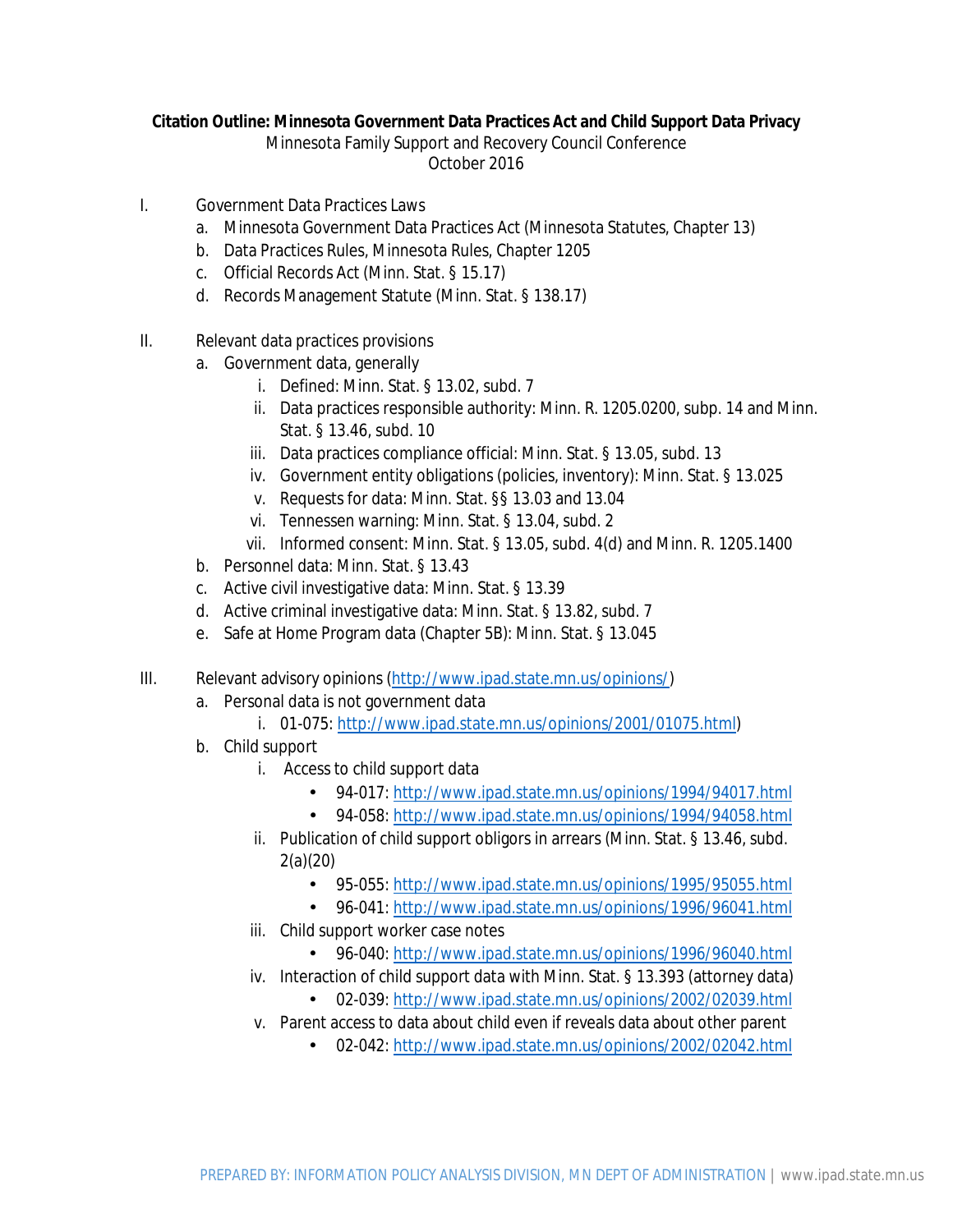### **Child Support Advisory Opinions**

### **94-017**

*State law trumps a county's policy regarding access to child support data. Child support checks are private data, but the recipient of those checks is a subject of that data, and therefore has the right to access them.*

A resident in Roseville requested access to data maintained by the Ramsey County Attorney's Office of Child Support and Collections (CSC). She requested all checks that had been sent to her from 1986 to 1994, all information about revenue recapture and wage withholding, but did not want information about the payer's identity.

CSC denied the request because they stated it was their policy only to provide specific check information. CSC's policy was to provide a monthly statement with detailed information from the previous month's statements and an account review once a year upon request. The County also responded that the actual checks are not kept on the premises, that welfare data is private, and that the requester was not allowed to see the data about the payer/non-custodial parent.

In the Advisory Opinion, the Commissioner of Administration opined that CSC is part of the welfare system, and that checks sent to the requester were private data. As the subject of the data, the requester had the right to view or make copies of that data under Minn. Stat. § 13.04. The County could not simply state that it was their policy to do something if the policy didn't comply with the law. It also was irrelevant where the checks were stored. CSC's collections of money and disbursements of that money were either public or private, and the requester was entitled to access them under Minn. Stat. §§ 13.04 subd. 3 and § 13.03.

### **94-058**

### *Child support accounting information is either private or public data, which must be provided in full, in a timely manner (according to the requester's relationship with the data), and in a format that's understandable to the requester.*

Legal Aid attorneys requested child support data for their client from Hennepin County's Collection Services Division many times without success until they were given print-outs of unreadable jargon about 8 months later. A year after making the request, they received the data (after requesting an Advisory Opinion), which the Commissioner stated was not a reasonable time for the County to respond.

Child support accounting information could be either private data on individuals about the support obligee or public data not on individuals and were therefore accessible to the requester (who was the obligee), pursuant to § 13.46 subd. 2 and 6. Government entities are required to respond to requests for access to welfare data within specific frameworks according to the requester's relationship with the data. The data must be in a manner that is comprehensive to the person seeking access, or else it must be explained to the requester. When a citizen requests public data, or data where the requester is the subject of the data, government entities are obligated to provide access to all data requested.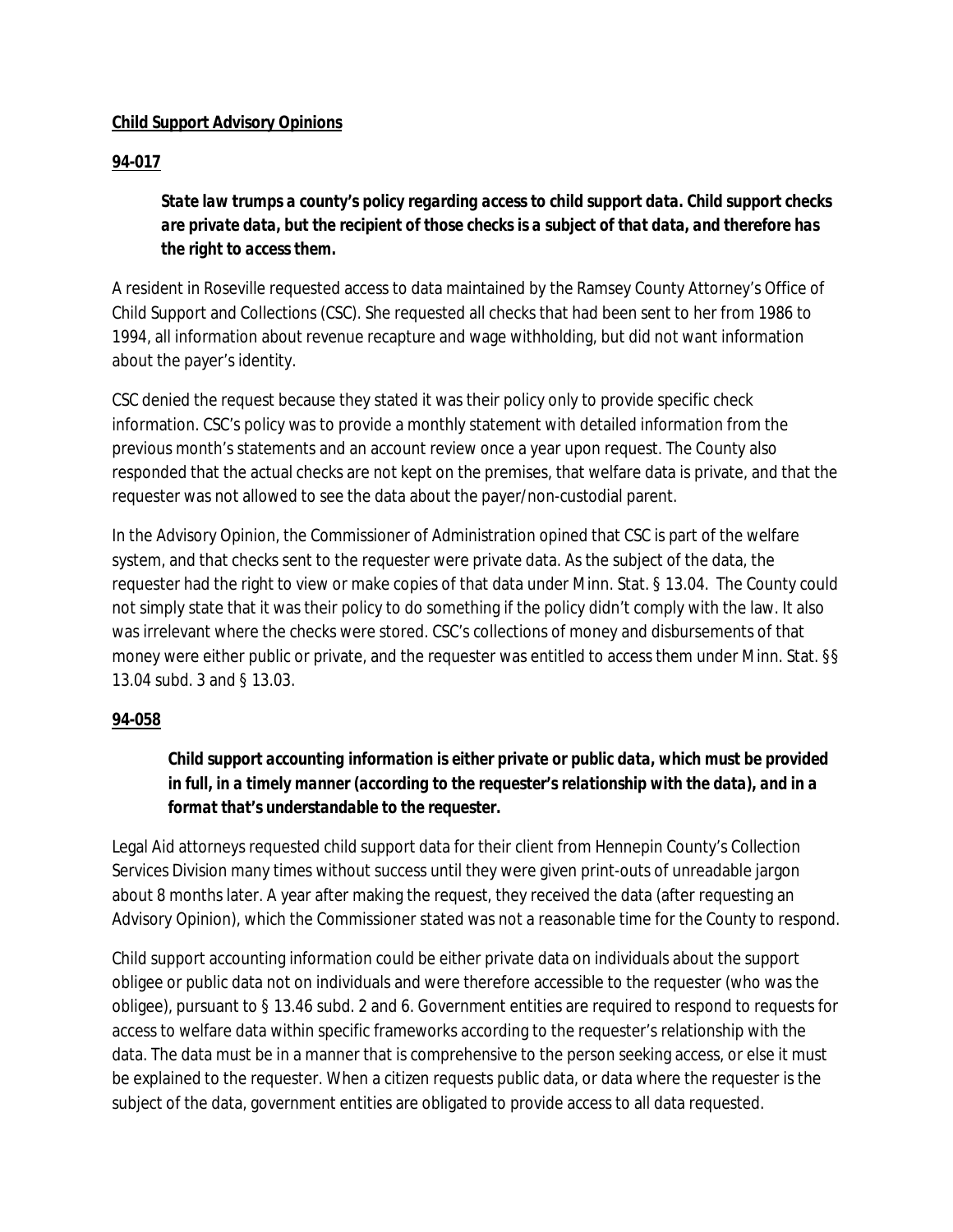#### **95-055**

### *DHS may publish the names of delinquent child support obligors once a year, but it must not publish them in error and must first give notice to each parent prior to publication.*

A man who paid child support was published in a newspaper announcement of the "most delinquent parents" who were behind on child support payments. He was not in arrears on his child support, so his name was published erroneously.

The government may publish such an announcement, per Minn. Stat. § 518.75, but it must also give notice to all parents who will be listed before publishing it. It did not give notice to the man. Both the failure to notify him and the erroneous publishing were without statutory authority.

### **96-040**

### *Case notes are government data subject to the MGDPA. They are not mental impressions and are not automatically protected as attorney work product.*

K requested all data maintained by the Child Support Division of Olmstead County about K's two child support cases, including notes made by case workers, supervisors, and DHS personnel during and after telephone conversations with K about K's cases.

K was informed by the county that case notes are classified as "attorney work product" and are privileged/confidential information. Additionally, the county stated later that the notes were mental impressions and were therefore not subject to the MGDPA.

The Commissioner opined that the notes could not be mental impressions because they existed in physical form on an electronic database. Minn. Stat. § 13.02 subd. 7. Therefore, the notes are subject to the same disclosure as any government data.

To the other argument, all data generated by attorneys are not automatically protected by the rules of discovery. If the attorney were actually preparing for trial and the notes were in fact attorney work product, then they would not be subject to disclosure. Otherwise, the notes were private data and K would be allowed access to them.

### **96-041**

### *Names of individuals whose driver's license is suspended for not paying child support are public data.*

The Commissioner of the MN Department of Public Safety requested an opinion regarding the classification of names of individuals who have their driver's license suspended because they're in arrears on child support payments. There was seemingly a conflict between Minn. Stat. § 171.12 subd. 1 (3), which provides that the names of individuals who have their driver's license suspended and the reasons for the suspension are generally public data, and Minn. Stat. § 13.46, which states that data relating to persons paying and receiving child support and/or maintenance are private.